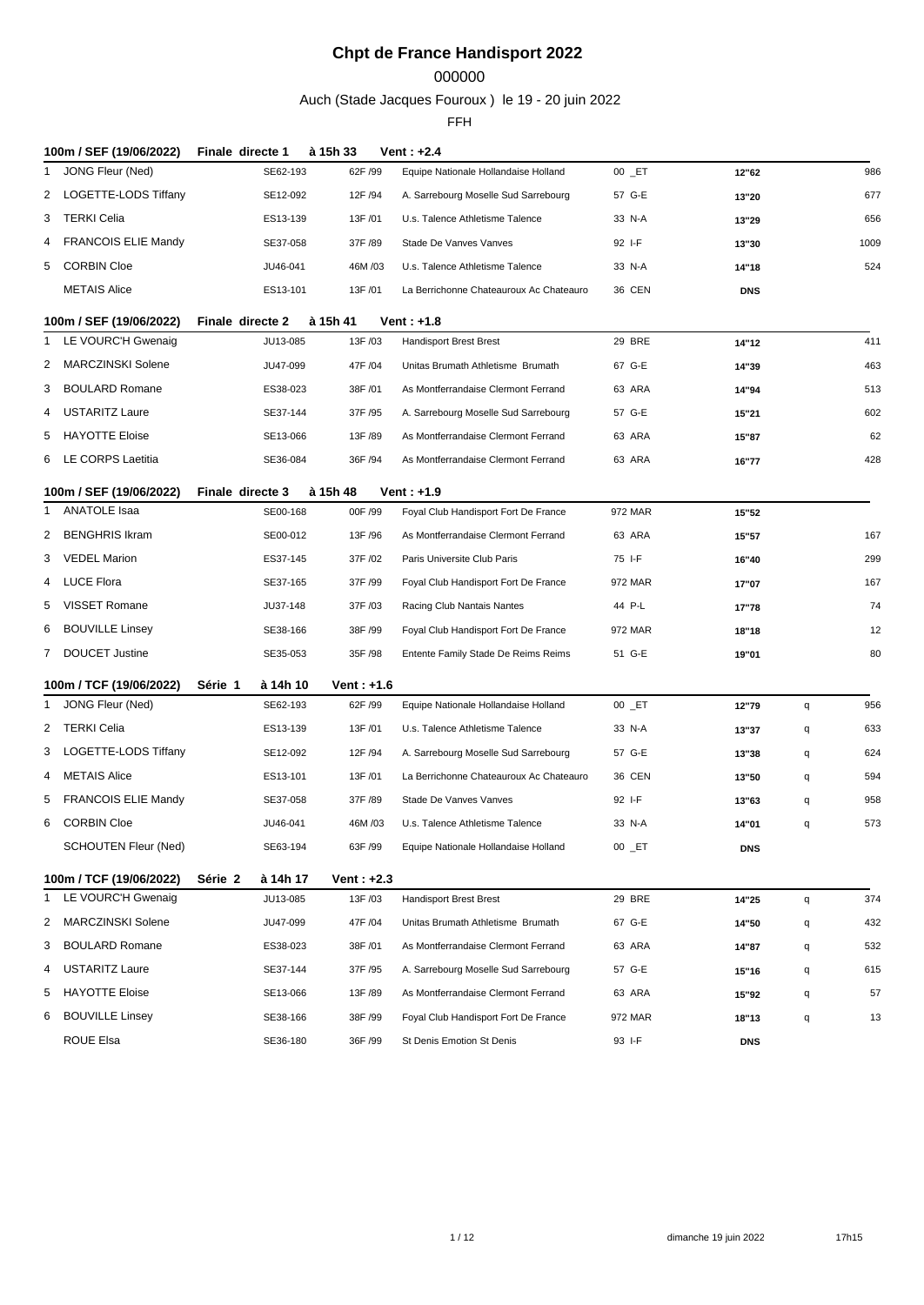## 

Auch (Stade Jacques Fouroux ) le 19 - 20 juin 2022

| 100m / TCF (19/06/2022)<br>Série 3                           | à 14h 23             | Vent: $+0.3$           |                                           |               |            |   |              |
|--------------------------------------------------------------|----------------------|------------------------|-------------------------------------------|---------------|------------|---|--------------|
| ANATOLE Isaa<br>1                                            | SE00-168             | 00F /99                | Foyal Club Handisport Fort De France      | 972 MAR       | 15"62      | q |              |
| <b>BENGHRIS Ikram</b><br>2                                   | SE00-012             | 13F /96                | As Montferrandaise Clermont Ferrand       | 63 ARA        | 16"01      | q | 50           |
| LE CORPS Laetitia<br>3                                       | SE36-084             | 36F /94                | As Montferrandaise Clermont Ferrand       | 63 ARA        | 16"63      | q | 462          |
| <b>VEDEL Marion</b><br>4                                     | ES37-145             | 37F /02                | Paris Universite Club Paris               | 75 I-F        | 16"94      | q | 189          |
| LUCE Flora<br>5                                              | SE37-165             | 37F /99                | Foyal Club Handisport Fort De France      | 972 MAR       | 17"27      | q | 136          |
| <b>VISSET Romane</b><br>6                                    | JU37-148             | 37F /03                | Racing Club Nantais Nantes                | 44 P-L        | 17"94      | q | 60           |
| 7 DOUCET Justine                                             | SE35-053             | 35F /98                | Entente Family Stade De Reims Reims       | 51 G-E        | 19"22      | q | 62           |
| 100m / TCM (19/06/2022)<br>Finale 1                          | à 16h 02             | Vent: $+0.4$           |                                           |               |            |   |              |
| <b>MALCOSTE Kerrian</b><br>1                                 | JU38-096             | 38M/03                 | <b>Handisport Brest Brest</b>             | 29 BRE        | 12"02      |   | 702          |
| <b>BERNARD Youenn</b><br>2                                   | JU12-013             | 13M/03                 | A. Saint Barthelemy D'anjou St Barthelemy | 49 P-L        | 12"27      |   | 487          |
| <b>LAMAGO-POIRRIER Helliot</b><br>3                          | CA37-185             | 37M/99                 | Sporting Club Herouville A. Herouville    | 14 NO         | 13"41      |   | 362          |
| COURDAVAULT Nolan<br>4                                       | JU37-044             | 37M/03                 | U.s. Talence Athletisme Talence           | 33 N-A        | 13"67      |   | 275          |
| SONVICO Paul<br>5                                            | CA13-133             | 13M/06                 | III Bruche A. Lingolsheim Lingolsheim     | 67 G-E        | 14"08      |   | 27           |
| <b>THOMAS Fantin</b><br>6                                    | CA35-142             | 35M/05                 | III Bruche A. Lingolsheim Lingolsheim     | 67 G-E        | 15"20      |   | 112          |
| 7 PASSON Emilien                                             | MI63-111             | 63M /07                | III Bruche A. Lingolsheim Lingolsheim     | 67 G-E        | 16"01      |   | 10           |
| 100m / TCM (19/06/2022)<br>Finale 2                          | à 16h 07             | Vent: +1.5             |                                           |               |            |   |              |
| ZORZI Axel<br>1                                              | SE13-150             | 13M/97                 | Lyon Athletisme Lyon                      | 69 ARA        | 11"15      |   | 894          |
| <b>JOZWICKI Dimitri</b><br>2                                 | SE38-071             | 38M /97                | Us Tourcoing Tourcoing                    | 59 H-F        | 11"34      |   | 920          |
| LEOPOLDIE Keran<br>3                                         | SE60-089             | 60M /98                | Avia Club Athletisme Issy-les-moulineaux  | 92 I-F        | 12"18      |   | 523          |
| SIAPO Felicien<br>4                                          | JU44-197             | 44M /99                | Pole Nouvelle Clédonie Noumea             | 981 N-C       | 12"28      |   | 587          |
| <b>BOURA Zaidine</b><br>5                                    | ES60-024             | 60M/01                 | As Montferrandaise Clermont Ferrand       | 63 ARA        | 12"39      |   | 439          |
| <b>LERAT Gaetan</b><br>6                                     | SE13-164             | 12M/99                 | Din'handisport Dinan                      | 22 BRE        | 12"76      |   | 330          |
| 7 KAYITARE Clavel                                            | MA42-039             | 42M /86                | Stade De Vanves Vanves                    | 92 I-F        | 13"65      |   | 483          |
| LESTOQUOY Brayann-djason<br>8                                | SE36-090             | 36M/96                 | Cdh Morbihan (56) Morbihan                | <b>56 BRE</b> | 13"78      |   | 416          |
|                                                              |                      |                        |                                           |               |            |   |              |
| 100m / TCM (19/06/2022)<br>Série 1<br><b>ZORZI Axel</b><br>1 | à 14h 41<br>SE13-150 | Vent: $+4.0$<br>13M/97 | Lyon Athletisme Lyon                      | 69 ARA        | 10"95      | q | 949          |
| <b>JOZWICKI Dimitri</b><br>2                                 | SE38-071             | 38M /97                | Us Tourcoing Tourcoing                    | 59 H-F        | 11"21      | q | 953          |
| 3 MALCOSTE Kerrian                                           | JU38-096             | 38M/03                 | <b>Handisport Brest Brest</b>             | 29 BRE        | 12"09      | q | 676          |
| <b>BOURA Zaidine</b><br>4                                    | ES60-024             | 60M/01                 | As Montferrandaise Clermont Ferrand       | 63 ARA        | 12"33      | q | 463          |
| MATHIEU Julien<br>5                                          | MA38-100             | 38M/83                 | Lyon Athletisme Lyon                      | 69 ARA        | 14"36      |   | 32           |
| <b>COHUA Romain</b>                                          | SE60-161             | 60M /99                | Caen Athletic Club                        | 14 NO         | <b>DNF</b> |   |              |
| <b>BERTRAND Valentin</b>                                     | SE37-152             | 37M /95                | Stade Français                            | 75 I-F        | <b>DNS</b> |   |              |
|                                                              |                      |                        |                                           |               |            |   |              |
| 100m / TCM (19/06/2022)<br>Série 2                           | à 14h 48             | Vent: $+0.8$           |                                           |               |            |   |              |
| <b>BERNARD Youenn</b><br>1                                   | JU12-013             | 13M/03                 | A. Saint Barthelemy D'anjou St Barthelemy | 49 P-L        | 12"32      | q | 467          |
| <b>GONZALEZ Antoine</b><br>2                                 | SE12-061             | 12M/91                 | La Berrichonne Chateauroux Ac Chateauro   | 36 CEN        | 12"87      | q | 297          |
| 3 PLAZY Matthieu                                             | SE13-117             | 13M/95                 | Lyon Athletisme Lyon                      | 69 ARA        | 13"62      | q | 78           |
| LEXTREYT Fabian<br>4                                         | SE12-091             | 12M/92                 | Lyon Athletisme Lyon                      | 69 ARA        | 15"00      |   | $\mathbf{1}$ |
| M M'NEMOI Elfaad                                             | SE00-181             | 00M /99                | St Denis Emotion St Denis                 | 93 I-F        | <b>DNS</b> |   |              |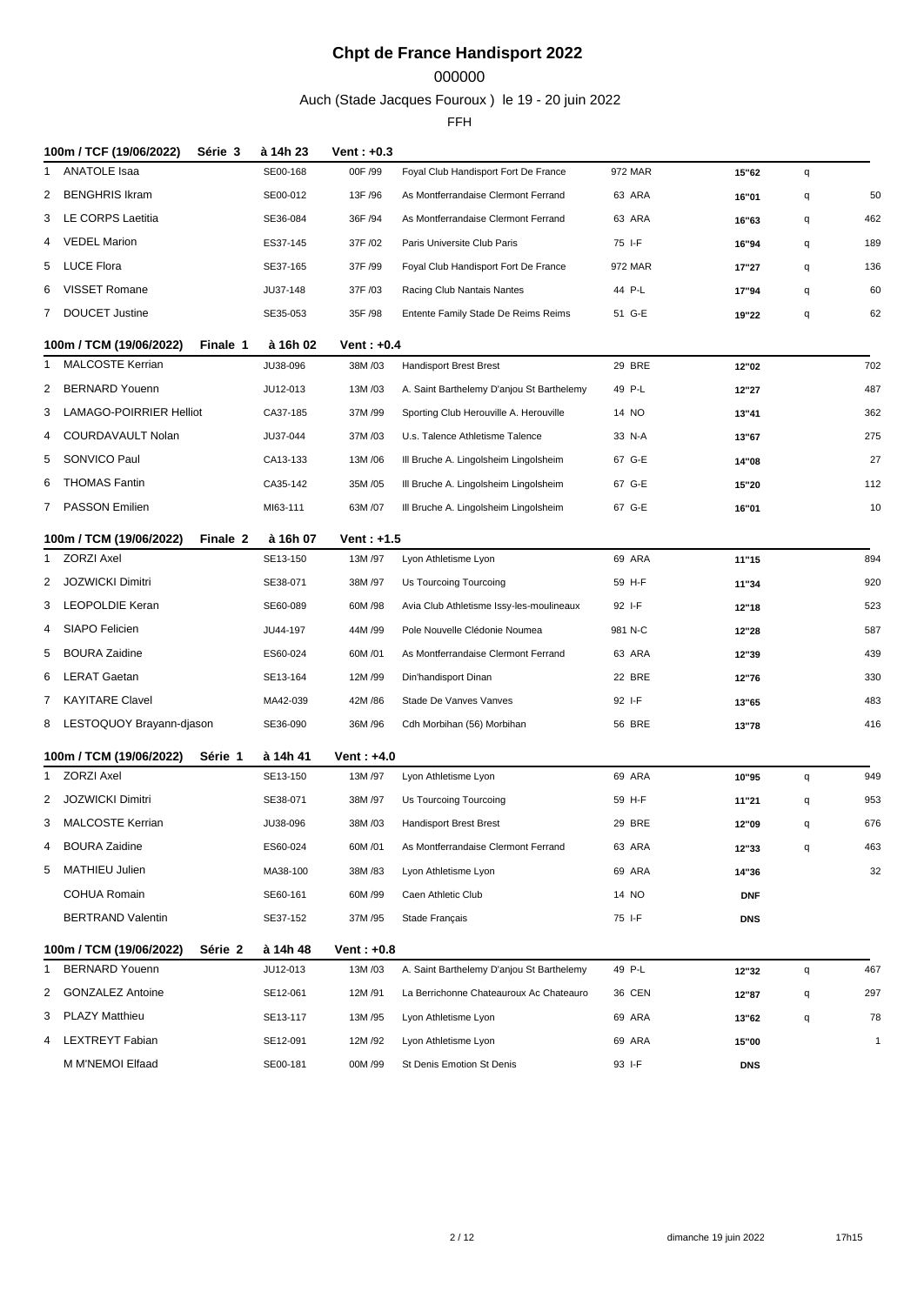### 

Auch (Stade Jacques Fouroux ) le 19 - 20 juin 2022

|    | 100m / TCM (19/06/2022)<br>Série 3 | à 14h 55 | Vent : +1.9  |                                           |               |                     |   |                |
|----|------------------------------------|----------|--------------|-------------------------------------------|---------------|---------------------|---|----------------|
| 1. | LEOPOLDIE Keran                    | SE60-089 | 60M/98       | Avia Club Athletisme Issy-les-moulineaux  | 92 I-F        | 12"11               | q | 557            |
| 2  | LERAT Gaetan                       | SE13-164 | 12M /99      | Din'handisport Dinan                      | 22 BRE        | 12"64               | q | 374            |
|    | 3 FABRICIUS Mac'douglas            | SE60-167 | 60M /99      | Foyal Club Handisport Fort De France      | 972 MAR       | 13"35               | q | 808            |
| 4  | SONVICO Paul                       | CA13-133 | 13M/06       | III Bruche A. Lingolsheim Lingolsheim     | 67 G-E        | 13"95               |   | 37             |
| 5  | <b>JENAUX Steven</b>               | SE62-070 | 62M / 88     | <b>Asptt Rennes</b>                       | 35 BRE        | 15"13               |   |                |
| 6  | <b>PASSON Emilien</b>              | MI63-111 | 63M /07      | III Bruche A. Lingolsheim Lingolsheim     | 67 G-E        | 16"47               |   | $\overline{2}$ |
|    | <b>BENGHRIS Ikram</b>              | SE00-012 | 13F /96      | As Montferrandaise Clermont Ferrand       | 63 ARA        | <b>DNS</b>          |   |                |
|    | <b>BUGADA Neal</b>                 | CA64-028 | 64M / 06     | Club D'athletisme Athle 632 Tournefeuille | 31 OC         | <b>DNS</b>          |   |                |
|    | 100m / TCM (19/06/2022)<br>Série 4 | à 15h 01 | Vent: $+1.5$ |                                           |               |                     |   |                |
| 1  | <b>LAMAGO-POIRRIER Helliot</b>     | CA37-185 | 37M /99      | Sporting Club Herouville A. Herouville    | 14 NO         | 13"29               | q | 405            |
| 2  | COURDAVAULT Nolan                  | JU37-044 | 37M/03       | U.s. Talence Athletisme Talence           | 33 N-A        | 13"72               | q | 259            |
| 3  | <b>ALLEGRE Thibault</b>            | SE37-004 | 37M/91       | Montpellier A. M. Metropole Montpellier   | 34 OC         | 13"74               | q | 253            |
| 4  | <b>CELLARIER Alexandre</b>         | SE38-032 | 38M /95      | As Montferrandaise Clermont Ferrand       | 63 ARA        | 13"75               | q | 116            |
| 5  | TABOURA Mahamadou                  | SE37-137 | 37M /99      | Paris Universite Club Paris               | 75 I-F        |                     |   | 4              |
|    | <b>SAINTFORT Wilmann</b>           | SE38-190 | 38M /99      | Vallée De La Marne A. 77 Torcy            | 77 I-F        | 15"65<br><b>DNS</b> |   |                |
|    |                                    |          |              |                                           |               |                     |   |                |
|    | 100m / TCM (19/06/2022)<br>Série 5 | à 15h 07 | Vent: $+0.5$ |                                           |               |                     |   |                |
|    | <b>SIAPO Felicien</b>              | JU44-197 | 44M /99      | Pole Nouvelle Clédonie Noumea             | 981 N-C       | 12"41               | q | 537            |
|    | 2 KAYITARE Clavel                  | MA42-039 | 42M /86      | Stade De Vanves Vanves                    | 92 I-F        | 13"57               | q | 512            |
| 3  | LESTOQUOY Brayann-djason           | SE36-090 | 36M / 96     | Cdh Morbihan (56) Morbihan                | <b>56 BRE</b> | 13"88               |   | 381            |
| 4  | <b>THOMAS Fantin</b>               | CA35-142 | 35M /05      | III Bruche A. Lingolsheim Lingolsheim     | 67 G-E        | 15"12               |   | 127            |
| 5  | <b>MAJDOUB Marouane</b>            | SE35-163 | 35M /99      | Club Athlétique De Montreuil 9 Montreuil  | 93 I-F        | 15"66               |   | 49             |
|    |                                    |          |              |                                           |               |                     |   |                |
| 6  | ASTOLFI Jean-sebastien             | SE00-007 | 35M /89      | Section Athletisme Toulouse Uc Tooulous   | 31 OC         | 16"53               |   | 5              |
|    | NASRI Yamani                       | SE64-106 | 64M /96      | Montpellier A. M. Metropole Montpellier   | 34 OC         | <b>DNS</b>          |   |                |
|    | 100m - Fauteuil / TCM (19/06/2022) | Finale 1 | à 15h 54     | <b>Vent: +1.4</b>                         |               |                     |   |                |
| 1  | MUSANGANYA Yasser                  | ES54-105 | 54M/02       | <b>Athletic Trois Tours Tours</b>         | 37 CEN        | 14"74               |   | 822            |
| 2  | SINGER Paul                        | ES54-132 | 54M /00      | <b>Athletic Trois Tours Tours</b>         | 37 CEN        | 14"81               |   | 807            |
| 3  | <b>DAURAT Thibault</b>             | JU54-046 | 54M/03       | Auchandi Auch                             | 32 OC         | 15"22               |   | 713            |
| 4  | <b>CASOLI Julien</b>               | SE54-169 | 54M /99      | <b>Gahs Vesoul</b>                        | 70 BFC        | 15"35               |   | 681            |
| 5  | <b>FAIRBANK Pierre</b>             | SE53-196 | 53M/99       | Pole Nouvelle Clédonie Noumea             | 981 N-C       | 15"77               |   | 753            |
|    | 6 LUSSEAU Nino                     | ES53-093 | 53M /00      | Racing Club Nantais Nantes                | 44 P-L        | 20"69               |   | 8              |
|    | 7 CHESNAIS Bryce                   | MA52-037 | 52M /79      | Sables Etudiant Club A. Les Sables D OI   | 85 P-L        | 21"13               |   | 191            |
|    |                                    |          |              |                                           |               |                     |   |                |
|    | 100m - Fauteuil / TCM (19/06/2022) | Série 1  | à 14h 28     | Vent : +0.9                               |               |                     |   |                |
| 1  | MUSANGANYA Yasser                  | ES54-105 | 54M/02       | Athletic Trois Tours Tours                | 37 CEN        | 14"63               | q | 845            |
|    | 2 SINGER Paul                      | ES54-132 | 54M /00      | <b>Athletic Trois Tours Tours</b>         | 37 CEN        | 14"87               | q | 794            |
| 3  | DAURAT Thibault                    | JU54-046 | 54M /03      | Auchandi Auch                             | 32 OC         | 15"57               | q | 626            |
| 4  | <b>FAIRBANK Pierre</b>             | SE53-196 | 53M /99      | Pole Nouvelle Clédonie Noumea             | 981 N-C       | 15"62               | q | 785            |
|    | 5 CASOLI Julien                    | SE54-169 | 54M /99      | Gahs Vesoul                               | 70 BFC        | 15"71               | q | 591            |
|    | 100m - Fauteuil / TCM (19/06/2022) | Série 2  | à 14h 32     | Vent: $+0.0$                              |               |                     |   |                |
| 1  | <b>LUSSEAU Nino</b>                | ES53-093 | 53M /00      | Racing Club Nantais Nantes                | 44 P-L        | 21"09               | q | 3              |
| 2  | <b>CHESNAIS Bryce</b>              | MA52-037 | 52M /79      | Sables Etudiant Club A. Les Sables D OI   | 85 P-L        | 21"67               | q | 123            |
|    | 3 PERRAUD Dominique                | MA54-113 | 54M /68      | Racing Club Nantais Nantes                | 44 P-L        | 22"34               | q |                |
| 4  | <b>SZESNY Richard</b>              | SE53-172 | 53M /99      | III Bruche A. Lingolsheim Lingolsheim     | 67 G-E        | 23"18               |   |                |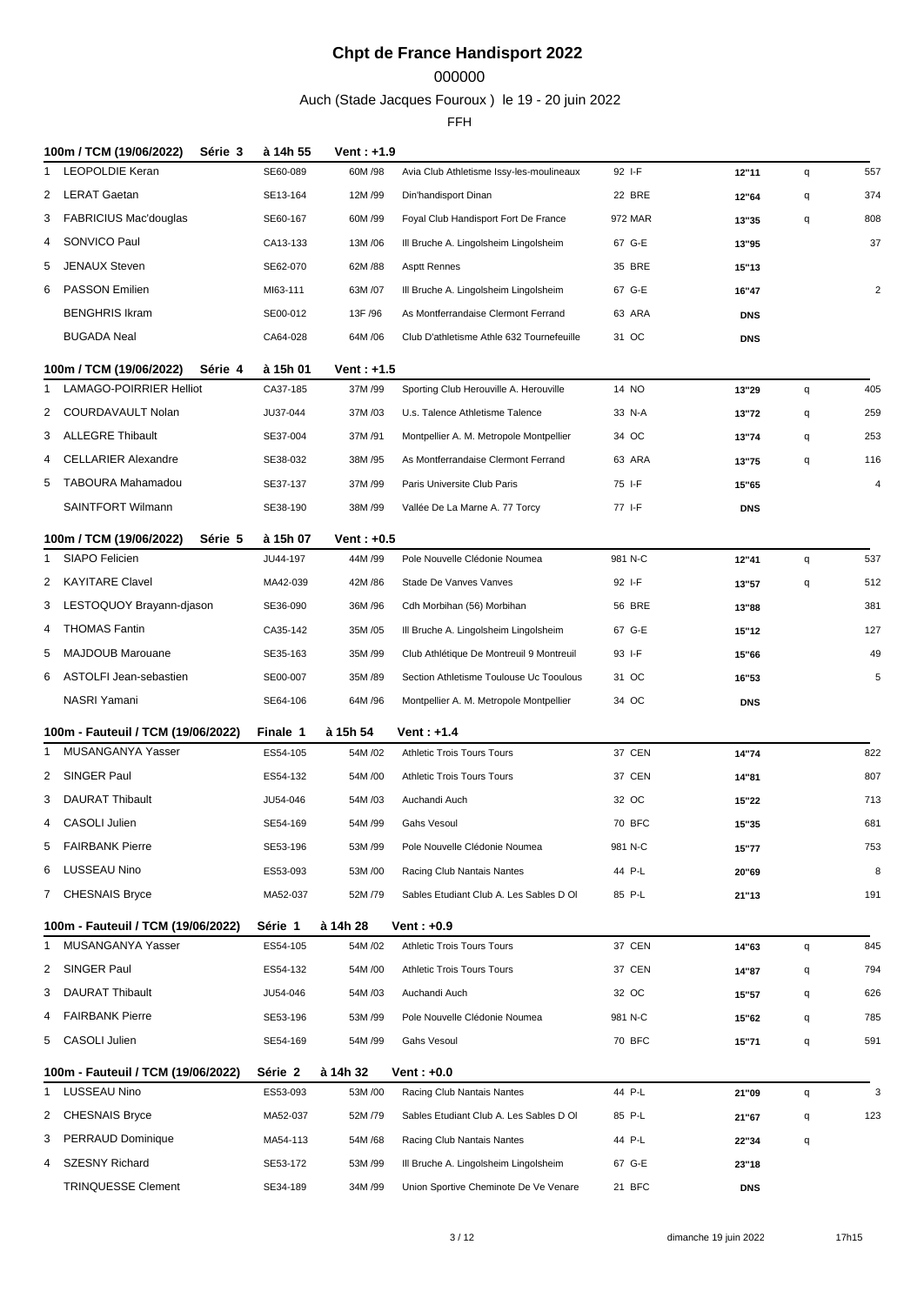## 

Auch (Stade Jacques Fouroux ) le 19 - 20 juin 2022

| 200m / TCF (19/06/2022)                             | Finale directe 1             | à 19h 16           | Vent: -2.0                                |            |            |     |
|-----------------------------------------------------|------------------------------|--------------------|-------------------------------------------|------------|------------|-----|
| JONG Fleur (Ned)<br>1                               | SE62-193                     | 62F /99            | Equipe Nationale Hollandaise Holland      | $00$ $E$ T | 27"39      | 836 |
| 2 VAN GANSEWINKEL Marl (Ned)                        | SE64-192                     | 64F /99            | Equipe Nationale Hollandaise Holland      | $00$ $E$ T | 27"86      | 868 |
| MARCZINSKI Solene<br>3                              | JU47-099                     | 47F /04            | Unitas Brumath Athletisme Brumath         | 67 G-E     | 30"23      | 394 |
| LE VOURC'H Gwenaig<br>4                             | JU13-085                     | 13F /03            | <b>Handisport Brest Brest</b>             | 29 BRE     | 30"44      | 282 |
| ANATOLE Isaa<br>5                                   | SE00-168                     | 00F /99            | Foyal Club Handisport Fort De France      | 972 MAR    | 32"99      |     |
| <b>BOUVILLE Linsey</b><br>6                         | SE38-166                     | 38F /99            | Foyal Club Handisport Fort De France      | 972 MAR    | 42"88      |     |
| 200m / TCF (19/06/2022)                             | Finale directe 2             | à 19h 22           | Vent: $-1.9$                              |            |            |     |
| LE CORPS Laetitia<br>1                              | SE36-084                     | 36F /94            | As Montferrandaise Clermont Ferrand       | 63 ARA     | 35"06      | 457 |
| 2 VEDEL Marion                                      | ES37-145                     | 37F /02            | Paris Universite Club Paris               | 75 I-F     | 35"66      | 199 |
| 3 LUCE Flora                                        | SE37-165                     | 37F /99            | Foyal Club Handisport Fort De France      | 972 MAR    | 39"09      | 6   |
| <b>DOUCET Justine</b><br>$\overline{4}$             | SE35-053                     | 35F /98            | Entente Family Stade De Reims Reims       | 51 G-E     | 43"59      | 3   |
| <b>GUIRASSY Hereba</b>                              | SE00-191                     | 00F /99            | Vallée De La Marne A. 77 Torcy            | 77 I-F     | <b>DNS</b> |     |
|                                                     |                              |                    |                                           |            |            |     |
| 200m / TCM (19/06/2022)<br><b>ZORZI Axel</b><br>1   | Finale directe 1<br>SE13-150 | à 19h 30<br>13M/97 | Vent: -2.4<br>Lyon Athletisme Lyon        | 69 ARA     | 23"57      | 753 |
| JOZWICKI Dimitri<br>2                               | SE38-071                     | 38M/97             | Us Tourcoing Tourcoing                    | 59 H-F     | 23"63      | 860 |
| LEOPOLDIE Keran<br>3                                | SE60-089                     | 60M/98             | Avia Club Athletisme Issy-les-moulineaux  | 92 I-F     | 25"03      | 482 |
| <b>COHUA Romain</b><br>4                            | SE60-161                     | 60M/99             | Caen Athletic Club                        | 14 NO      | 25"85      | 340 |
| SONVICO Paul<br>5                                   | CA13-133                     | 13M/06             | III Bruche A. Lingolsheim Lingolsheim     | 67 G-E     | 29"16      | 21  |
| MATHIEU Julien<br>6                                 | MA38-100                     | 38M/83             | Lyon Athletisme Lyon                      | 69 ARA     | 30"32      | 16  |
|                                                     |                              |                    |                                           |            |            |     |
| 200m / TCM (19/06/2022)<br><b>LERAT Gaetan</b><br>1 | Finale directe 2<br>SE13-164 | à 19h 36<br>12M/99 | Vent : -1.6<br>Din'handisport Dinan       | 22 BRE     |            | 286 |
| <b>GONZALEZ Antoine</b><br>2                        | SE12-061                     | 12M/91             | La Berrichonne Chateauroux Ac Chateauro   | 36 CEN     | 26"34      | 206 |
| 3 LEXTREYT Fabian                                   | SE12-091                     | 12M/92             | Lyon Athletisme Lyon                      | 69 ARA     | 26"72      |     |
|                                                     |                              |                    |                                           |            | 33"00      |     |
| 200m / TCM (19/06/2022)                             | Finale directe 3             | à 19h 43           | Vent: $+1.6$                              |            |            |     |
| DE VITAS Kevin<br>1.                                | SE47-206                     | 47M/               | Amiens Universite Club Amiens             | 80 H-F     | 23"27      | 801 |
| <b>BERTRAND Valentin</b><br>2                       | SE37-152                     | 37M/95             | Stade Français                            | 75 I-F     | 25"52      | 679 |
| <b>CELLARIER Alexandre</b><br>3                     | SE38-032                     | 38M/95             | As Montferrandaise Clermont Ferrand       | 63 ARA     | 28"48      | 109 |
| COURDAVAULT Nolan<br>4                              | JU37-044                     | 37M/03             | U.s. Talence Athletisme Talence           | 33 N-A     | 29"32      | 110 |
| 5 ALLEGRE Thibault                                  | SE37-004                     | 37M/91             | Montpellier A. M. Metropole Montpellier   | 34 OC      | 29"36      | 106 |
| 6 BENALLAL Khaled                                   | SE38-177                     | 38M/99             | Paris Universite Club Paris               | 75 I-F     | 29"48      | 43  |
| 200m / TCM (19/06/2022)                             | Finale directe 4             | à 19h 49           | Vent : -0.7                               |            |            |     |
| <b>BERNARD Youenn</b><br>1                          | JU12-013                     | 13M/03             | A. Saint Barthelemy D'anjou St Barthelemy | 49 P-L     | 25"44      | 413 |
| 2 LAMAGO-POIRRIER Helliot                           | CA37-185                     | 37M/99             | Sporting Club Herouville A. Herouville    | 14 NO      | 27"91      | 276 |
| <b>HAMITOUCHE Bilal</b><br>3                        | JU38-065                     | 38M/04             | Vallée De La Marne A. 77 Torcy            | 77 I-F     | 33"03      |     |
| <b>MAJDOUB Marouane</b><br>4                        | SE35-163                     | 35M/99             | Club Athlétique De Montreuil 9 Montreuil  | 93 I-F     | 33"45      |     |
| <b>SAINTFORT Wilmann</b>                            | SE38-190                     | 38M/99             | Vallée De La Marne A. 77 Torcy            | 77 I-F     | <b>DNS</b> |     |
| 200m / TCM (19/06/2022)                             | Finale directe 5             | à 19h 57           | Vent : -1.6                               |            |            |     |
| <b>BOURA Zaidine</b><br>1                           | ES60-024                     | 60M/01             | As Montferrandaise Clermont Ferrand       | 63 ARA     | 25"69      | 368 |
| 2 FABRICIUS Mac'douglas                             | SE60-167                     | 60M /99            | Foyal Club Handisport Fort De France      | 972 MAR    | 28"57      | 42  |
| <b>PASSON Emilien</b><br>3                          | MI63-111                     | 63M/07             | III Bruche A. Lingolsheim Lingolsheim     | 67 G-E     | 35"00      |     |
| ASTOLFI Jean-sebastien<br>4                         | SE00-007                     | 35M/89             | Section Athletisme Toulouse Uc Tooulous   | 31 OC      | 37"11      |     |
| JENAUX Steven<br>5.                                 | SE62-070                     | 62M/88             | <b>Asptt Rennes</b>                       | 35 BRE     | 38"08      |     |
|                                                     |                              |                    |                                           |            |            |     |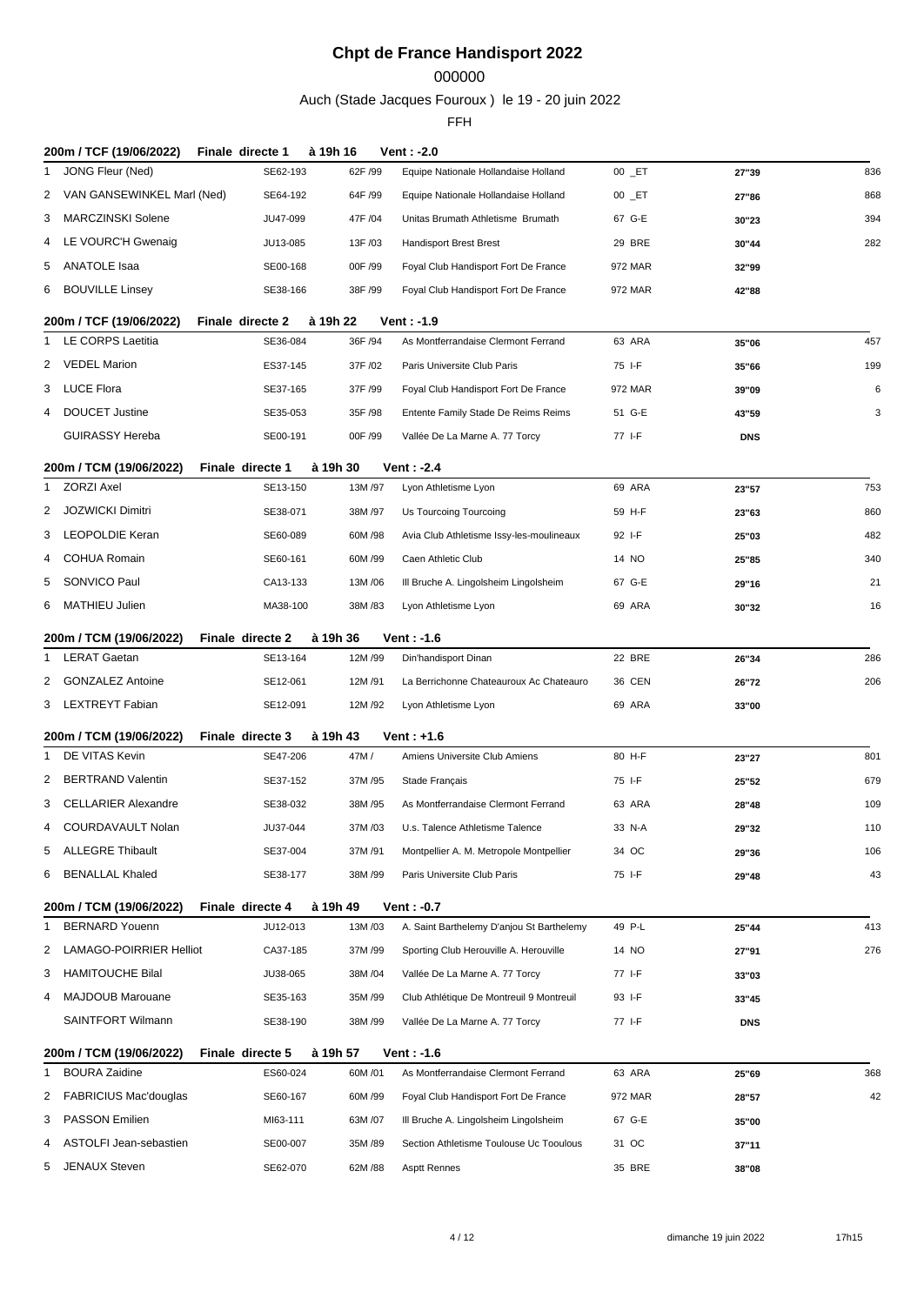## 

Auch (Stade Jacques Fouroux ) le 19 - 20 juin 2022

|              | 200m - Fauteuil / TCM (19/06/2022)          | Finale directe 1 | à 19h 01 | Vent : +1.3                             |         |            |     |
|--------------|---------------------------------------------|------------------|----------|-----------------------------------------|---------|------------|-----|
| 1            | MUSANGANYA Yasser                           | ES54-105         | 54M /02  | <b>Athletic Trois Tours Tours</b>       | 37 CEN  | 26"87      | 730 |
| 2            | <b>CASOLI Julien</b>                        | SE54-169         | 54M /99  | <b>Gahs Vesoul</b>                      | 70 BFC  | 27"22      | 685 |
|              | 3 SINGER Paul                               | ES54-132         | 54M /00  | <b>Athletic Trois Tours Tours</b>       | 37 CEN  | 27"70      | 621 |
| 4            | <b>FAIRBANK Pierre</b>                      | SE53-196         | 53M /99  | Pole Nouvelle Clédonie Noumea           | 981 N-C | 28"35      | 704 |
| 5            | <b>DAURAT Thibault</b>                      | JU54-046         | 54M/03   | Auchandi Auch                           | 32 OC   | 28"95      | 451 |
| 6            | THOMIAS Felix                               | SE54-184         | 00M /99  | Section Athletisme Toulouse Uc Tooulous | 31 OC   | 36"37      | 3   |
|              | 200m - Fauteuil / TCM (19/06/2022)          | Finale directe 2 | à 19h 06 | <b>Vent: -0.1</b>                       |         |            |     |
| 1            | <b>SEJOR David</b>                          | MA54-131         | 54M /70  | Vallée De La Marne A. 77 Torcy          | 77 I-F  | 37"54      |     |
|              | 2 LUSSEAU Nino                              | ES53-093         | 53M/00   | Racing Club Nantais Nantes              | 44 P-L  | 40"59      |     |
| 3            | <b>CHESNAIS Bryce</b>                       | MA52-037         | 52M /79  | Sables Etudiant Club A. Les Sables D OI | 85 P-L  | 41"15      | 704 |
| 4            | <b>PERRAUD Dominique</b>                    | MA54-113         | 54M /68  | Racing Club Nantais Nantes              | 44 P-L  | 43"36      |     |
| 5            | <b>TRINQUESSE Clement</b>                   | SE34-189         | 34M /99  | Union Sportive Cheminote De Ve Venare   | 21 BFC  | 54"68      |     |
|              | 400m / TCF (19/06/2022)<br>Finale directe 1 | à 21h 06         |          |                                         |         |            |     |
| 1            | <b>RAZET Lucile</b>                         | SE13-121         | 13F /97  | Stade De Vanves Vanves                  | 92 I-F  | 62"41      | 566 |
| 2            | <b>TERKI Celia</b>                          | ES13-139         | 13F /01  | U.s. Talence Athletisme Talence         | 33 N-A  | 62"66      | 551 |
|              | 3 METAIS Alice                              | ES13-101         | 13F /01  | La Berrichonne Chateauroux Ac Chateauro | 36 CEN  | 63"90      | 476 |
| 4            | <b>USTARITZ Laure</b>                       | SE37-144         | 37F /95  | A. Sarrebourg Moselle Sud Sarrebourg    | 57 G-E  | 71"75      | 584 |
| 5            | MARCZINSKI Solene                           | JU47-099         | 47F /04  | Unitas Brumath Athletisme Brumath       | 67 G-E  | 72"93      | 178 |
|              | <b>GUIRASSY Hereba</b>                      | SE00-191         | 00F /99  | Vallée De La Marne A. 77 Torcy          | 77 I-F  | <b>DNS</b> |     |
|              | 400m / TCM (19/06/2022)<br>Finale directe 1 | à 21h 13         |          |                                         |         |            |     |
| 1            | DE VITAS Kevin                              | SE47-206         | 47M/     | Amiens Universite Club Amiens           | 80 H-F  | 50"58      |     |
| 2            | <b>BOTHAMY Alexandre</b>                    | SE13-018         | 13M/91   | Racing Club Nantais Nantes              | 44 P-L  | 57"47      |     |
|              | 3 PLAZY Matthieu                            | SE13-117         | 13M /95  | Lyon Athletisme Lyon                    | 69 ARA  | 60"96      |     |
|              | 4 MATHIEU Julien                            | MA38-100         | 38M/83   | Lyon Athletisme Lyon                    | 69 ARA  | 68"48      |     |
|              | 400m / TCM (19/06/2022)<br>Finale directe 2 | à 21h 19         |          |                                         |         |            |     |
| 1            | <b>LERAT Gaetan</b>                         | SE13-164         | 12M /99  | Din'handisport Dinan                    | 22 BRE  | 59"33      |     |
| 2            | <b>HAMITOUCHE Bilal</b>                     | JU38-065         | 38M/04   | Vallée De La Marne A. 77 Torcy          | 77 I-F  | 78"89      |     |
|              | M M'NEMOI Elfaad                            | SE00-181         | 00M /99  | St Denis Emotion St Denis               | 93 I-F  | <b>DNS</b> |     |
|              | 400m - Fauteuil / TCM (19/06/2022)          | Finale directe 1 | à 16h 21 |                                         |         |            |     |
| $\mathbf{1}$ | CASOLI Julien                               | SE54-169         | 54M /99  | Gahs Vesoul                             | 70 BFC  | 51"64      | 636 |
| $\mathbf{2}$ | <b>DAURAT Thibault</b>                      | JU54-046         | 54M/03   | Auchandi Auch                           | 32 OC   | 51"76      | 628 |
| 3            | MUSANGANYA Yasser                           | ES54-105         | 54M/02   | <b>Athletic Trois Tours Tours</b>       | 37 CEN  | 52"10      | 604 |
| 4            | <b>FAIRBANK Pierre</b>                      | SE53-196         | 53M /99  | Pole Nouvelle Clédonie Noumea           | 981 N-C | 53"35      | 685 |
| 5            | SINGER Paul                                 | ES54-132         | 54M /00  | <b>Athletic Trois Tours Tours</b>       | 37 CEN  | 53"36      | 586 |
|              | <b>GUEGUEN Ronan</b>                        | MA34-063         | 34M/81   | Sables Etudiant Club A. Les Sables D OI | 85 P-L  | <b>DNS</b> |     |
|              | 400m - Fauteuil / TCM (19/06/2022)          | Finale directe 2 | à 16h 27 |                                         |         |            |     |
| 1            | <b>APPERE Damien</b>                        | SE54-006         | 54M /97  | U.s. Talence Athletisme Talence         | 33 N-A  | 68"55      | 4   |
|              | 2 LUSSEAU Nino                              | ES53-093         | 53M/00   | Racing Club Nantais Nantes              | 44 P-L  | 81"30      |     |
| 3            | <b>CHESNAIS Bryce</b>                       | MA52-037         | 52M /79  | Sables Etudiant Club A. Les Sables D OI | 85 P-L  | 84"38      | 10  |
| 4            | <b>SZESNY Richard</b>                       | SE53-172         | 53M /99  | III Bruche A. Lingolsheim Lingolsheim   | 67 G-E  | 85"17      |     |
| 5            | PERRAUD Dominique                           | MA54-113         | 54M/68   | Racing Club Nantais Nantes              | 44 P-L  | 90"38      |     |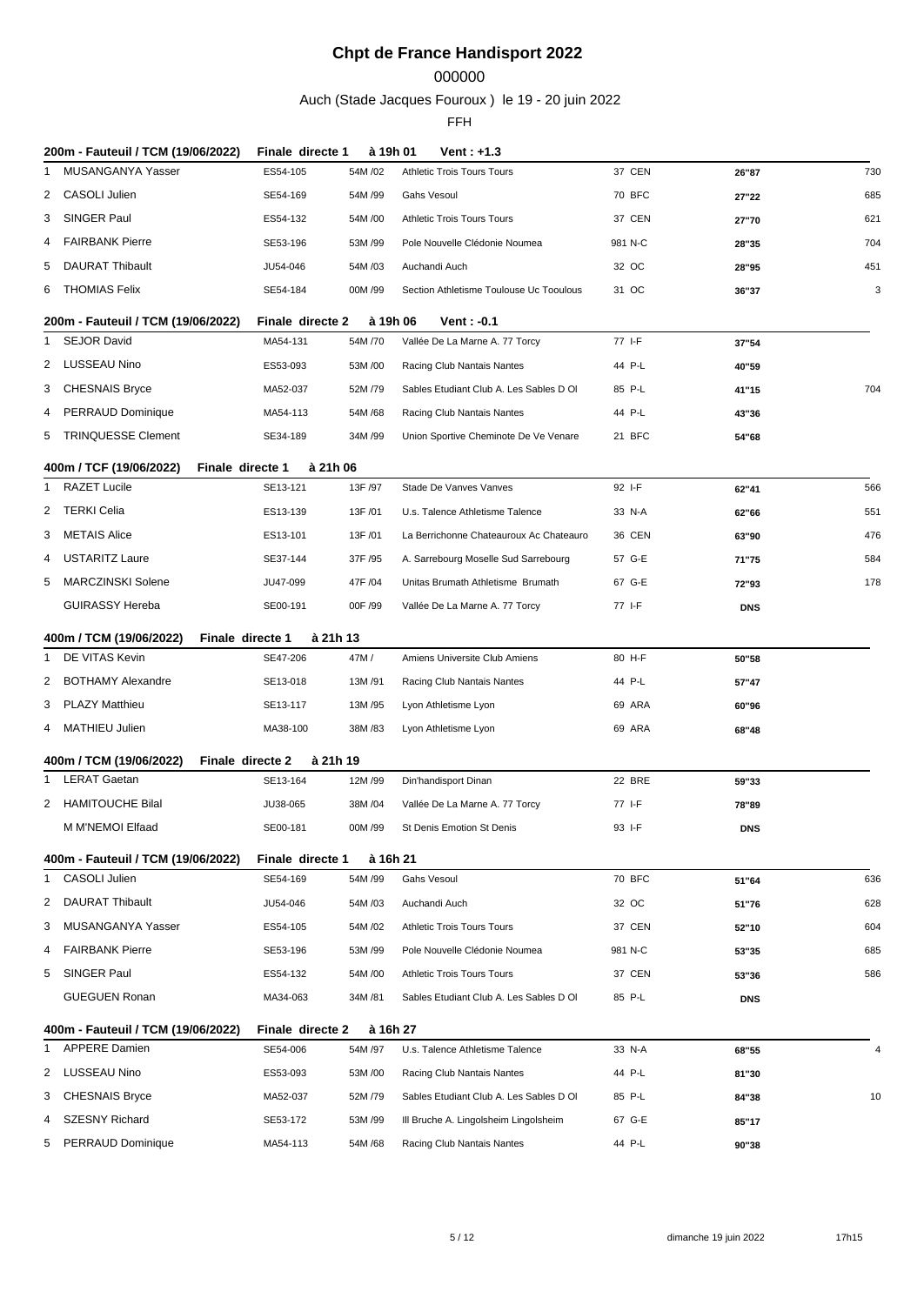## 

Auch (Stade Jacques Fouroux ) le 19 - 20 juin 2022

|   | 800m - Fauteuil / TCM (19/06/2022)                                      | Finale directe 1 | à 21h 26 |                                           |         |            |                |
|---|-------------------------------------------------------------------------|------------------|----------|-------------------------------------------|---------|------------|----------------|
| 1 | <b>CASOLI Julien</b>                                                    | SE54-169         | 54M /99  | Gahs Vesoul                               | 70 BFC  | 1'47"11    | 513            |
| 2 | <b>DAURAT Thibault</b>                                                  | JU54-046         | 54M/03   | Auchandi Auch                             | 32 OC   | 1'47"61    | 497            |
| 3 | FAIRBANK Pierre                                                         | SE53-196         | 53M /99  | Pole Nouvelle Clédonie Noumea             | 981 N-C | 1'48"85    | 595            |
| 4 | MUSANGANYA Yasser                                                       | ES54-105         | 54M/02   | <b>Athletic Trois Tours Tours</b>         | 37 CEN  | 1'48"86    | 456            |
| 5 | SINGER Paul                                                             | ES54-132         | 54M/00   | <b>Athletic Trois Tours Tours</b>         | 37 CEN  | 1'49"30    | 442            |
| 6 | APPERE Damien                                                           | SE54-006         | 54M /97  | U.s. Talence Athletisme Talence           | 33 N-A  | 2'34"81    |                |
|   | 800m - Fauteuil / TCM (19/06/2022)                                      | Finale directe 2 | à 21h 33 |                                           |         |            |                |
| 1 | <b>THOMIAS Felix</b>                                                    | SE54-184         | 00M /99  | Section Athletisme Toulouse Uc Tooulous   | 31 OC   | 2'23"97    | $\overline{1}$ |
| 2 | LUSSEAU Nino                                                            | ES53-093         | 53M/00   | Racing Club Nantais Nantes                | 44 P-L  | 2'46"04    |                |
| 3 | <b>GUEGUEN Ronan</b>                                                    | MA34-063         | 34M /81  | Sables Etudiant Club A. Les Sables D OI   | 85 P-L  | 2'51"12    |                |
| 4 | <b>PERRAUD Dominique</b>                                                | MA54-113         | 54M/68   | Racing Club Nantais Nantes                | 44 P-L  | 3'24"35    |                |
| 5 | LACHENAL Romain                                                         | MA52-077         | 52M/86   | Entente Sportive Thaonnaise Thaon         | 88 G-E  | 4'04"01    |                |
|   | <b>SZESNY Richard</b>                                                   | SE53-172         | 53M /99  | III Bruche A. Lingolsheim Lingolsheim     | 67 G-E  | <b>DNS</b> |                |
|   |                                                                         |                  | à 16h 36 |                                           |         |            |                |
| 1 | 800m / TCM (19/06/2022)<br>Finale directe 1<br><b>BOTHAMY Alexandre</b> | SE13-018         | 13M/91   | Racing Club Nantais Nantes                | 44 P-L  | 2'11"79    | 299            |
| 2 | BENALLAL Khaled                                                         | SE38-177         | 38M/99   | Paris Universite Club Paris               | 75 I-F  | 2'38"71    | 12             |
|   | 3 CORREIA BONNET Jordan                                                 | SE38-042         | 38M/89   | Montpellier A. M. Metropole Montpellier   | 34 OC   | 2'49"92    |                |
|   |                                                                         |                  |          |                                           |         |            |                |
|   | Massues Faut. / TCM (19/06/2022)                                        | Finale directe 1 |          |                                           |         |            |                |
| 1 | guiraud Mathieu<br>18m45 19m24 19m14 16m85 17m83                        | SE51-188<br>X    | 51M/99   | U.s. Talence Athletisme Talence           | 33 N-A  | 19m24      | 391            |
|   | 2 MOREAU Mathieu                                                        | SE51-187         | 51M/99   | U.s. Talence Athletisme Talence           | 33 N-A  | 16m74      | 238            |
|   | 16m74 15m32 13m60 14m22<br>X                                            | X                |          |                                           |         |            |                |
|   | 1 500m - Fauteuil / TCM (19/06/2022)                                    | Finale directe 1 |          | à 20h 42                                  |         |            |                |
| 1 | <b>CASOLI Julien</b>                                                    | SE54-169         | 54M /99  | <b>Gahs Vesoul</b>                        | 70 BFC  | 3'25"15    | 555            |
| 2 | DAURAT Thibault                                                         | JU54-046         | 54M/03   | Auchandi Auch                             | 32 OC   | 3'25"52    | 549            |
|   | 3 FAIRBANK Pierre                                                       | SE53-196         | 53M /99  | Pole Nouvelle Clédonie Noumea             | 981 N-C | 3'26"27    | 537            |
| 4 | THOMIAS Felix                                                           | SE54-184         | 00M/99   | Section Athletisme Toulouse Uc Tooulous   | 31 OC   | 4'32"04    | 8              |
| 5 | <b>APPERE Damien</b>                                                    | SE54-006         | 54M /97  | U.s. Talence Athletisme Talence           | 33 N-A  | 4'43"23    | 2              |
| 6 | LUSSEAU Nino                                                            | ES53-093         | 53M/00   | Racing Club Nantais Nantes                | 44 P-L  | 5'30"33    |                |
| 7 | <b>GUEGUEN Ronan</b>                                                    | MA34-063         | 34M /81  | Sables Etudiant Club A. Les Sables D OI   | 85 P-L  | 5'54"23    |                |
| 8 | <b>PERRAUD Dominique</b>                                                | MA54-113         | 54M /68  | Racing Club Nantais Nantes                | 44 P-L  | 6'30"15    |                |
|   | <b>LACHENAL Romain</b>                                                  | MA52-077         | 52M/86   | Entente Sportive Thaonnaise Thaon         | 88 G-E  | <b>DNS</b> |                |
|   | 1 500m / TCF (19/06/2022)                                               | Finale directe 1 | à 20h 55 |                                           |         |            |                |
| 1 | <b>BENDALI Malika</b>                                                   | SE11-154         | 11F /99  | A. Club De Villeneuve-d'ascq Villeneuve D | 59 H-F  | 6'18"64    | 44             |
| 2 | <b>CENTIS Anne-sophie</b>                                               | MA11-033         | 11F /83  | A. Club De Villeneuve-d'ascq Villeneuve D | 59 H-F  | 6'36"98    | 11             |
|   |                                                                         |                  |          |                                           |         |            |                |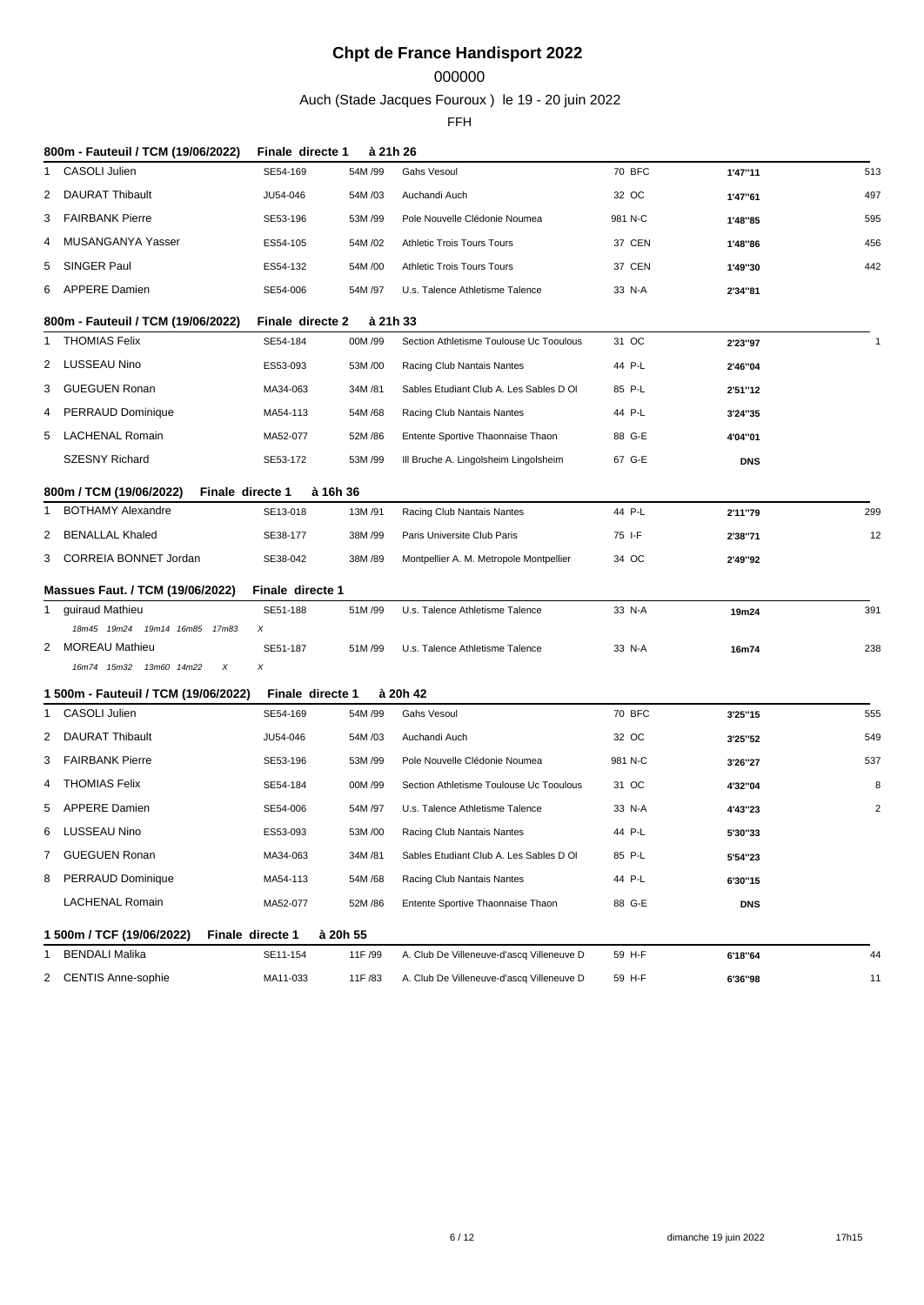### 000000

Auch (Stade Jacques Fouroux ) le 19 - 20 juin 2022

|    | 1 500m / TCM (19/06/2022)                                  |                  | Finale directe 1                      | à 20h 55                  |                                                               |         |               |                |
|----|------------------------------------------------------------|------------------|---------------------------------------|---------------------------|---------------------------------------------------------------|---------|---------------|----------------|
|    | <b>BIRDAHA Khalid</b>                                      |                  | MA46-014                              | 46M / 86                  | Cdh Aube (10) Aube                                            | 10 G-E  | 4'09"02       | 706            |
| 2  | <b>PRAUD Antoine</b>                                       |                  | JU46-118                              | 46M /03                   | Handisport Rennes Club Rennes                                 | 35 BRE  | 4'17"15       | 562            |
| 3  | <b>LEJEUNE Steven</b>                                      |                  | SE13-155                              | 13M/99                    | A. Club De Villeneuve-d'ascq Villeneuve D                     | 59 H-F  | 5'33"29       |                |
| 4  | SONVICO Paul                                               |                  | CA13-133                              | 13M/06                    | III Bruche A. Lingolsheim Lingolsheim                         | 67 G-E  | 5'34"97       |                |
|    | <b>BOUCHET Nicolas</b>                                     |                  |                                       | 38M / 84                  |                                                               | 44 P-L  |               |                |
| 5  |                                                            |                  | MA38-021                              |                           | Racing Club Nantais Nantes                                    |         | 6'35"72       |                |
|    | <b>CLERC Renaud</b>                                        |                  | SE37-205                              | 37M/                      | Ecla Albi Albi                                                | 81 OC   | <b>DNF</b>    |                |
|    | <b>NOUVET Romain</b>                                       |                  | SE00-182                              | 00M /99                   | Saint Etienne Handisport St Etienne                           | 42 ARA  | <b>DNS</b>    |                |
|    | KRAI Abdelkrim (Alg)                                       |                  | SE38-201                              | 38M/                      | Run Up Nanterre Nanterre                                      | 92 I-F  | <b>DNS</b>    |                |
|    | <b>HERRY Romain</b>                                        |                  | CA13-068                              | 13M/05                    | Racing Club Nantais Nantes                                    | 44 P-L  | <b>DNS</b>    |                |
|    | 5 000m / TCM (19/06/2022)                                  |                  | Finale directe 1                      | à 20h 08                  |                                                               |         |               |                |
| -1 | <b>OUGUERD Driss</b>                                       |                  | SE46-178                              | 46M /99                   | Paris Universite Club Paris                                   | 75 I-F  | 19'04"06      | 19             |
| 2  | <b>GAYET Maxime</b>                                        |                  | ES12-059                              | 12M/01                    | Stade De Vanves Vanves                                        | 92 I-F  | 19'35"82      | $\overline{7}$ |
| 3  | <b>THAMER Hichem</b>                                       |                  | SE60-140                              | 60M /96                   | Vallée De La Marne A. 77 Torcy                                | 77 I-F  | 19'49"82      | 6              |
| 4  | <b>PEYEN Sebastien</b>                                     |                  | MA37-115                              | 37M/78                    | U.s. Talence Athletisme Talence                               | 33 N-A  |               |                |
|    |                                                            |                  |                                       |                           |                                                               |         | 22'19"20      |                |
| 5  | <b>NOUVET Romain</b>                                       |                  | SE00-182                              | 00M /99                   | Saint Etienne Handisport St Etienne                           | 42 ARA  | 22'19"71      |                |
|    | <b>GUEGUEN Sebastien</b>                                   |                  | SE12-179                              | 12M/99                    | Racing Club Nantais Nantes                                    | 44 P-L  | <b>DNF</b>    |                |
|    | <b>DELION Vincent</b>                                      |                  | MA12-153                              | 12M /77                   | Us Thouars Athletisme Thouars                                 | 79 N-A  | <b>DNS</b>    |                |
|    | Hauteur / TCM (19/06/2022)                                 |                  | Finale directe 1                      |                           |                                                               |         |               |                |
| 1  | <b>PASSON Emilien</b>                                      |                  | MI63-111                              | 63M /07                   | III Bruche A. Lingolsheim Lingolsheim                         | 67 G-E  | 1m42          | 124            |
|    | 1m20<br>1m24<br>1m28<br>1 <sub>m32</sub>                   | 1 <sub>m36</sub> | 1m40<br>1m42                          | 1m44                      |                                                               |         |               |                |
| 2  | $\Omega$<br>$\circ$<br><b>THOMAS Fantin</b>                | $\circ$          | $\mathfrak{o}$<br>$\circ$<br>CA35-142 | XXX<br>35M/05             | III Bruche A. Lingolsheim Lingolsheim                         | 67 G-E  | 1m16          |                |
|    | 1m12<br>1m16<br>1m20<br>1m08                               |                  |                                       |                           |                                                               |         |               |                |
|    | XO<br><b>XXX</b><br>$\circ$<br>$\mathcal O$                |                  |                                       |                           |                                                               |         |               |                |
|    | Longueur / TCF (19/06/2022)                                |                  | Finale directe 1                      |                           |                                                               |         |               |                |
| 1  | <b>SOLDE Thyphaine</b><br>$+0.0$<br>4m83<br>4m84<br>$+0.0$ | X                | se64-200<br>$+0.2$<br>X               | 64F/<br>X<br>$+0.7$       | Athletic Trois Tours Tours<br>$+1.8$<br>3m93<br>$+1.8$        | 37 CEN  | 4m84 (+0.0)   | 576            |
| 2  | <b>CORBIN Cloe</b>                                         |                  | JU46-041                              | 46M/03                    | U.s. Talence Athletisme Talence                               | 33 N-A  | 4m62 (+1.3)   | 484            |
|    | 4m43<br>$+2.0$<br>4m34<br>$+0.0$                           | 4m39             | $+2.9$<br>4m55                        | $+0.1$<br>4m31            | $+1.3$<br>4m62<br>$+1.3$                                      |         |               |                |
| 3  | <b>MARCZINSKI Solene</b>                                   |                  | JU47-099                              | 47F /04                   | Unitas Brumath Athletisme Brumath                             | 67 G-E  | 4m45 (+1.5)   | 389            |
|    | X<br>$+2.3$<br>3m70<br>$+1.7$                              | 4m45             | $+1.5$<br>4m11                        | $+1.3$<br>4m31            | $+0.0$<br>3m75<br>$+0.0$                                      |         |               |                |
| 4  | <b>FRANCOIS ELIE Mandy</b>                                 |                  | SE37-058                              | 37F /89                   | Stade De Vanves Vanves                                        | 92 I-F  | 4m29 (+0.1)   | 694            |
|    | $4m11 + 0.0$<br>$4m11 + 0.0$                               | 4m16             | $+0.5$<br>X                           | $+1.5$<br>3m97            | $+0.1$<br>4m29<br>$+0.1$                                      |         |               |                |
|    | 5 HAYOTTE Eloise                                           |                  | SE13-066                              | 13F /89                   | As Montferrandaise Clermont Ferrand                           | 63 ARA  | 4m07 (+1.1)   | 240            |
| 6  | $3m90 +0.0$<br>3m81<br>$+0.0$<br><b>BOULARD Romane</b>     | 3m71             | 3m73<br>$+0.5$<br>ES38-023            | 4m07<br>$+1.1$<br>38F /01 | $3m63 + 1.1$<br>$+1.1$<br>As Montferrandaise Clermont Ferrand | 63 ARA  | 4m06 (+0.9)   | 540            |
|    | $+0.0$<br>3m99<br>3m93<br>$+0.0$                           | 4m06             | $+0.9$<br>X                           | X<br>$+1.8$               | $+0.6$<br>3m97<br>$+0.6$                                      |         |               |                |
|    | 7 SCHOUTEN Fleur (Ned)                                     |                  | SE63-194                              | 63F /99                   | Equipe Nationale Hollandaise Holland                          | 00 _ET  | 4m02 (+0.0)   | 760            |
|    | $2m91 + 0.0$<br>4m02<br>$+0.0$                             | 3 <sub>m81</sub> | $+1.4$<br>3m96                        | X<br>$+0.0$               | $+0.0$<br>$-0.2$<br>X                                         |         |               |                |
| 8  | <b>BENGHRIS Ikram</b>                                      |                  | SE00-012                              | 13F /96                   | As Montferrandaise Clermont Ferrand                           | 63 ARA  | $3m52 (+2.3)$ | 44             |
|    | $3m42 + 0.0$<br>3m23<br>$+0.0$                             | 3m52             | $+2.3$<br>X                           | 3m36<br>$+0.0$            | 2m58<br>$+0.3$<br>$+0.0$                                      |         |               |                |
| 9  | LE CORPS Laetitia                                          |                  | SE36-084                              | 36F /94                   | As Montferrandaise Clermont Ferrand                           | 63 ARA  | 3m17 (+1.5)   | 267            |
|    | $+0.0$<br>X<br>X<br>$+0.0$<br>10 VISSET Romane             | 3m17             | X<br>$+1.5$                           | X<br>$+0.4$               | X<br>$+0.2$<br>$+1.6$<br>Racing Club Nantais Nantes           |         |               |                |
|    | $+1.5$<br>$2m53 + 1.4$<br>2m63                             | X                | JU37-148<br>$+0.0$<br>3m01            | 37F /03<br>2m89<br>$+1.2$ | $+0.0$<br>$2m83 + 0.0$                                        | 44 P-L  | 3m01 (+1.2)   | 62             |
|    | 11 ANATOLE Isaa                                            |                  | SE00-168                              | 00F /99                   | Foyal Club Handisport Fort De France                          | 972 MAR | 2m35 (+1.3)   |                |
|    | $2m04 + 0.0$<br>2m33<br>$+0.0$                             | 2m20             | $+1.5$<br>1m85                        | 2m25<br>$+0.0$            | $2m35 + 1.3$<br>$+0.0$                                        |         |               |                |
|    | <b>TERKI Celia</b>                                         |                  | ES13-139                              | 13F /01                   | U.s. Talence Athletisme Talence                               | 33 N-A  | <b>DNS</b>    |                |
|    | $\sim$                                                     |                  | $\overline{\phantom{a}}$              | $\sim$                    |                                                               |         |               |                |
|    | ROUE Elsa                                                  |                  | SE36-180                              | 36F /99                   | St Denis Emotion St Denis                                     | 93 I-F  | <b>DNS</b>    |                |
|    | $\sim$                                                     | $\sim$           | $\sim$                                | $\sim$                    |                                                               |         |               |                |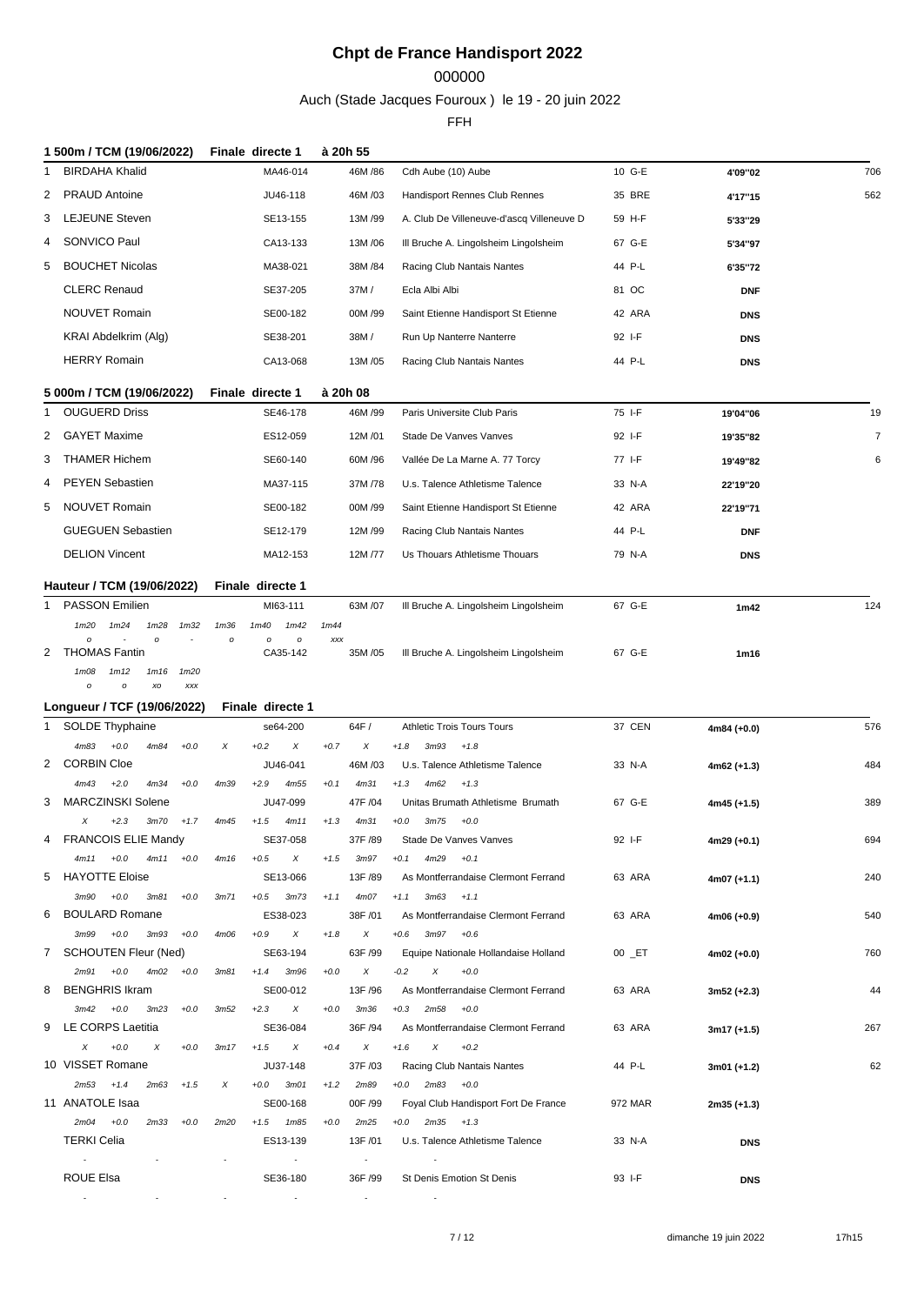### 000000

Auch (Stade Jacques Fouroux ) le 19 - 20 juin 2022

#### FFH

### **Longueur / TCM (19/06/2022) Concours 1**

|   | <b>MALCOSTE Kerrian</b>   |        |      |        |      |        | JU38-096 |        | 38M/03  |                                     | <b>Handisport Brest Brest</b>             | 29 BRE | $5m70 (+0.0)$ | 672 |
|---|---------------------------|--------|------|--------|------|--------|----------|--------|---------|-------------------------------------|-------------------------------------------|--------|---------------|-----|
|   | 5m13                      | $+0.6$ | 5m70 | $+0.0$ | 5m67 | $+1.9$ | 5m46     | $+0.3$ | 5m48    | $+1.8$<br>$\overline{\phantom{a}}$  |                                           |        |               |     |
|   | 2 BERNARD Youenn          |        |      |        |      |        | JU12-013 |        | 13M/03  |                                     | A. Saint Barthelemy D'anjou St Barthelemy | 49 P-L | $5m10 (+0.0)$ | 249 |
|   | 4m94                      | $+0.5$ | 5m09 | $+1.3$ | 4m90 | $+1.1$ | 5m10     | $+0.0$ | X       | $+1.6$<br>$\boldsymbol{\mathsf{X}}$ | $+2.1$                                    |        |               |     |
|   | 3 LAMAGO-POIRRIER Helliot |        |      |        |      |        | CA37-185 |        | 37M/99  |                                     | Sporting Club Herouville A. Herouville    | 14 NO  | $4m98 (+1.2)$ | 437 |
|   | 4m49                      | $+0.0$ | 4m98 | $+1.2$ | 4m78 | $+1.7$ | 4m00     | $+0.7$ | 4m78    | $+2.9$<br>4m66                      |                                           |        |               |     |
|   | 4 SONVICO Paul            |        |      |        |      |        | CA13-133 |        | 13M/06  |                                     | III Bruche A. Lingolsheim Lingolsheim     | 67 G-E | $4m55 (+3.3)$ | 76  |
|   | 3m72                      | $+0.0$ | 4m18 | $+0.4$ | 4m08 | $+0.2$ | 4m46     | $+1.1$ | X       | $+0.5$<br>4m55                      | $+3.3$                                    |        |               |     |
|   | 5 COURDAVAULT Nolan       |        |      |        |      |        | JU37-044 |        | 37M/03  |                                     | U.s. Talence Athletisme Talence           | 33 N-A | $4m26 (+1.7)$ | 122 |
|   | X                         | $+0.9$ | 3m10 | $+0.0$ | 4m26 | $+1.7$ | 4m15     | $+0.0$ | $\sim$  | $\overline{\phantom{a}}$            |                                           |        |               |     |
|   | 6 PASSON Emilien          |        |      |        |      |        | MI63-111 |        | 63M /07 |                                     | III Bruche A. Lingolsheim Lingolsheim     | 67 G-E | $4m19 (+1.4)$ | 64  |
|   | 4m08                      | $+2.9$ | 4m19 | $+1.4$ | 4m16 | $+2.3$ | 4m11     | $+1.4$ | 4m12    | $+0.0$<br>4m10                      | $+0.1$                                    |        |               |     |
| 7 | <b>THOMAS Fantin</b>      |        |      |        |      |        | CA35-142 |        | 35M/05  |                                     | III Bruche A. Lingolsheim Lingolsheim     | 67 G-E | $3m63 (+2.2)$ | 423 |
|   | 3m31                      | $+0.0$ | 3m44 | $+1.8$ | 3m63 | $+2.2$ | 3m48     | $+1.5$ | 3m04    | $+2.0$<br>٠                         | $+0.5$                                    |        |               |     |

### **Longueur / TCM (19/06/2022) Concours 2**

| 1              | ASSOUMANI Arnaud             |        |      |        |      |        | SE47-037 |        | 47M/             |        |                          | Athletic Club Miramas Miramas           | 13 PCA        | $6m83 (+1.4)$ | 929 |
|----------------|------------------------------|--------|------|--------|------|--------|----------|--------|------------------|--------|--------------------------|-----------------------------------------|---------------|---------------|-----|
|                | 6m65                         |        | 6m73 | $+2.3$ | 6m69 | $+1.4$ | X        | $+1.9$ | 6m <sub>83</sub> | $+1.4$ | X                        | $+0.3$                                  |               |               |     |
| $\overline{2}$ | <b>BERTRAND Valentin</b>     |        |      |        |      |        | SE37-152 |        | 37M /95          |        | Stade Français           |                                         | 75 I-F        | $5m97 (+0.0)$ | 894 |
|                | 5m73                         | $+2.2$ | 5m80 | $+1.5$ | X    | $+2.5$ | 5m47     | $+0.2$ | 5m93             | $+0.0$ | 5m97                     | $+0.0$                                  |               |               |     |
|                | 3 NASRI Yamani               |        |      |        |      |        | SE64-106 |        | 64M /96          |        |                          | Montpellier A. M. Metropole Montpellier | 34 OC         | $5m83 (+2.6)$ | 489 |
|                | $\chi$                       | $+0.0$ | Χ    | $+2.9$ | 5m83 | $+2.6$ | 5m70     | $+0.1$ | X                | $+0.0$ | X                        | $+0.0$                                  |               |               |     |
| 4              | <b>ALLEGRE Thibault</b>      |        |      |        |      |        | SE37-004 |        | 37M/91           |        |                          | Montpellier A. M. Metropole Montpellier | 34 OC         | $4m71 (+1.0)$ | 301 |
|                | 4m61                         | $+0.0$ | 4m47 | $+0.9$ | 4m23 | $+1.5$ | X        | $+0.1$ | 4m71             | $+1.0$ | X                        | $+1.9$                                  |               |               |     |
| 5              | <b>BOURA Zaidine</b>         |        |      |        |      |        | ES60-024 |        | 60M/01           |        |                          | As Montferrandaise Clermont Ferrand     | 63 ARA        | $4m63 (+2.6)$ | 87  |
|                | 4m45                         | $+1.2$ | 4m53 | $+0.4$ | 4m63 | $+2.6$ | 4m51     | $+1.8$ | 4m14             | $+1.4$ | 4m15                     | $+4.1$                                  |               |               |     |
| 6              | <b>CELLARIER Alexandre</b>   |        |      |        |      |        | SE38-032 |        | 38M /95          |        |                          | As Montferrandaise Clermont Ferrand     | 63 ARA        | $4m46 (+3.0)$ | 128 |
|                | $\chi$                       | $+0.7$ | 4m33 | $+1.6$ | 4m29 | $+0.9$ | X        | $+1.1$ | 4m46             | $+3.0$ | m40                      | $+1.5$                                  |               |               |     |
|                | <b>LEMAIRE Hugo</b>          |        |      |        |      |        | SE46-087 |        | 46M /97          |        |                          | Sporting Club Herouville A. Herouville  | 14 NO         | <b>DNS</b>    |     |
|                | DNS                          |        |      |        |      |        |          |        |                  |        |                          |                                         |               |               |     |
|                | <b>JENAUX Steven</b>         |        |      |        |      |        | SE62-070 |        | 62M / 88         |        | <b>Asptt Rennes</b>      |                                         | 35 BRE        | <b>DNS</b>    |     |
|                | DNS                          |        |      |        |      |        |          |        |                  |        |                          |                                         |               |               |     |
|                | <b>FABRICIUS Mac'douglas</b> |        |      |        |      |        | SE60-167 |        | 60M /99          |        |                          | Foyal Club Handisport Fort De France    | 972 MAR       | <b>DNS</b>    |     |
|                | DNS                          |        |      |        |      |        |          |        |                  |        |                          |                                         |               |               |     |
|                | LESTOQUOY Brayann-djason     |        |      |        |      |        | SE36-090 |        | 36M/96           |        |                          | Cdh Morbihan (56) Morbihan              | <b>56 BRE</b> | <b>NM</b>     |     |
|                | X                            | $+2.7$ | X    | $+2.2$ | X    | $+1.0$ | X        | $+2.3$ | $\sim$           |        | $\overline{\phantom{a}}$ |                                         |               |               |     |

### **Longueur A La Chaux / TCM (19/06/2022) Finale directe 1**

| PALIER Ronan       |        |      |        |      |        | SE11-204 |        | 11M/   | <b>Stade Nantais Nantes</b>             | 44 P-L | $5m70 (+0.0)$ | 675 |
|--------------------|--------|------|--------|------|--------|----------|--------|--------|-----------------------------------------|--------|---------------|-----|
| 5m41               | $+1.4$ |      | $+1.2$ | 5m68 | $+1.4$ |          |        |        | 5m70<br>$+1.9$<br>$+0.0$                |        |               |     |
| 2 GONZALEZ Antoine |        |      |        |      |        | SE12-061 |        | 12M/91 | La Berrichonne Chateauroux Ac Chateauro | 36 CEN | $4m48 (+2.2)$ | 39  |
|                    | $+0.0$ | 4m45 | $+0.0$ | 4m48 | $+2.2$ | 4m15     | $+2.9$ | 4m20   | $+0.0$<br>$+0.0$                        |        |               |     |

### **Disque / TCF (19/06/2022) Finale directe 1**

| <b>PROGRAMMENT (19/09/2022)</b> | $1.111110.$ $0.11$ $0.010$ $1.$         |         |                                         |        |       |  |
|---------------------------------|-----------------------------------------|---------|-----------------------------------------|--------|-------|--|
| <b>HAYOTTE Eloise</b>           | SE13-066                                | 13F /89 | As Montferrandaise Clermont Ferrand     | 63 ARA | 18m22 |  |
| 18m22 16m22<br>$\times$<br>X    | 17m67                                   |         |                                         |        |       |  |
| 2 ZAMBENEDETTI Josiane          | SE00-160                                | 00F /99 | Auchandi Auch                           | 32 OC  | 11m54 |  |
| 11m05 11m54<br>10m48 10m99      | 11 <sub>m2.3</sub><br>11 <sub>m20</sub> |         |                                         |        |       |  |
| 3 BEGUE Chloe                   | SE47-010                                | 47F /96 | Montpellier A. M. Metropole Montpellier | 34 OC  | 10m83 |  |
| 9m47<br>10m61<br>x<br>9m06      | 10m <sub>83</sub><br>9m57               |         |                                         |        |       |  |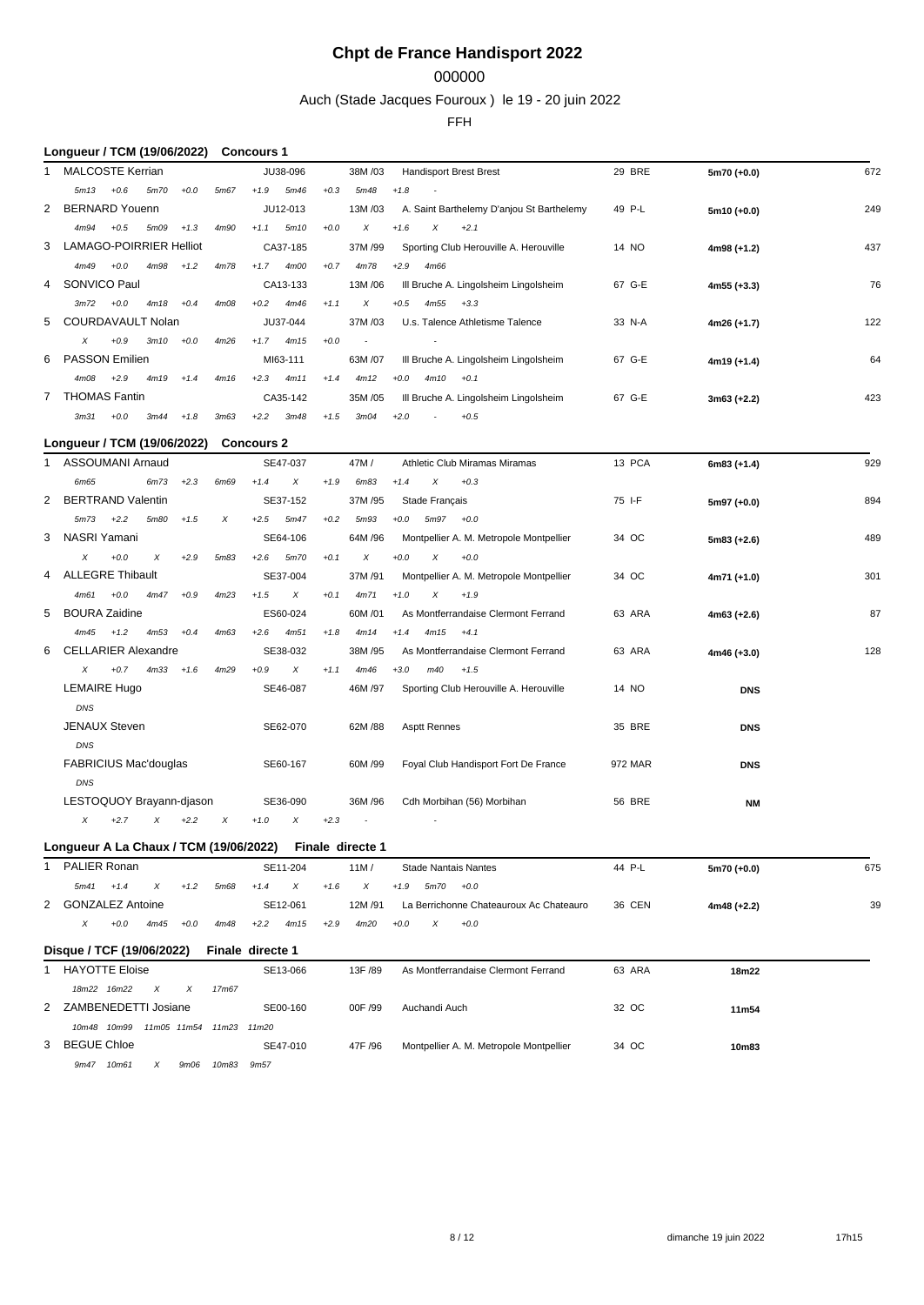### 000000

Auch (Stade Jacques Fouroux ) le 19 - 20 juin 2022

FFH

|              | Disque / TCM (19/06/2022)                                                |                          | Finale directe 1  |          |                                        |         |            |     |
|--------------|--------------------------------------------------------------------------|--------------------------|-------------------|----------|----------------------------------------|---------|------------|-----|
| 1            | <b>COHUA Romain</b>                                                      |                          | SE60-161          | 60M/99   | Caen Athletic Club                     | 14 NO   | 39m29      | 933 |
|              | 37m09 37m51 38m90<br>$\boldsymbol{\mathsf{X}}$                           |                          | 39m29 37m07       |          |                                        |         |            |     |
| 2            | <b>TOUZI Badr</b>                                                        |                          | SE42-143          | 42M / 88 | Ea Cergy Pontoise Athletisme Cergy Pon | 95 I-F  | 36m93      | 718 |
|              | 36m93 31m03<br>$\chi$<br>31m34                                           | X                        | X                 |          |                                        |         |            |     |
| 3            | ABDALLAH Inzourdine                                                      |                          | SE46-001          | 46M /94  | As Montferrandaise Clermont Ferrand    | 63 ARA  | 31m33      | 367 |
|              | $31m33$ $X$<br>X                                                         | 29m66 28m01              | X                 |          |                                        |         |            |     |
| 4            | <b>LEMAIRE Hugo</b>                                                      |                          | SE46-087          | 46M /97  | Sporting Club Herouville A. Herouville | 14 NO   | 29m19      | 279 |
|              | 23m59 X<br>X<br>X                                                        | X                        | 29m19             |          |                                        |         |            |     |
| 5            | SOUMAH Fode (Gui)                                                        |                          | SE64-134          | 64M /95  | Racing Club Nantais Nantes             | 44 P-L  | 26m50      | 73  |
|              | 26m50 23m51 24m96 22m92                                                  | Х                        | 23m43             |          |                                        |         |            |     |
| 6            | <b>BIREE Johann</b>                                                      |                          | MA37-015          | 37M / 84 | Sporting Club Herouville A. Herouville | 14 NO   | 25m68      | 215 |
|              | 22m92 24m97 24m02 20m91 25m20 25m68                                      |                          |                   |          |                                        |         |            |     |
| 7            | TABOURA Mahamadou                                                        |                          | SE37-137          | 37M/99   | Paris Universite Club Paris            | 75 I-F  | 25m09      | 101 |
|              | X<br>X<br>Χ                                                              | 25m09 23m59 24m94        |                   |          |                                        |         |            |     |
| 8            | <b>LEFEBVRE Laurent</b>                                                  |                          | MA38-086          | 38M/70   | U.a.g.m. - Gujan Mestras Gujan Mestras | 33 N-A  | 24m66      | 287 |
|              | 22m12<br>Χ<br>X<br>24m66                                                 | $\times$                 |                   |          |                                        |         |            |     |
| 9            | <b>PHELUT Fabien</b>                                                     |                          | MA46-116          | 46M /80  | As Montferrandaise Clermont Ferrand    | 63 ARA  | 20m16      | 35  |
|              | 19m73 19m11<br>19m61 19m23 20m16                                         |                          | 18m95             |          |                                        |         |            |     |
|              | 10 PAILHE Pierre Olivier                                                 |                          | MA37-109          | 37M /86  | As Montferrandaise Clermont Ferrand    | 63 ARA  | 19m24      | 17  |
|              | 17m32 19m24<br>18m37 18m34                                               | 18m63 14m78              |                   |          |                                        |         |            |     |
|              | 11 CAZOTTES Cedric                                                       |                          | MA40-031          | 40M /79  | Us Metro Paris                         | 75 I-F  | 10m69      | 47  |
|              | 10m69<br>$\boldsymbol{\mathsf{x}}$<br>10m45<br>$\boldsymbol{\mathsf{x}}$ | 8m <sub>52</sub>         | 9m <sub>57</sub>  |          |                                        |         |            |     |
|              | <b>MALM Marc Emmanuel</b>                                                |                          | MA13-097          | 13M/72   | As Montferrandaise Clermont Ferrand    | 63 ARA  | <b>DNS</b> |     |
|              | DNS                                                                      |                          |                   |          |                                        |         |            |     |
|              | <b>CORALIE Ludovic</b>                                                   |                          | SE35-173          | 35M /99  | Jeunesse Sportive Franciscaine Le Fran | 972 MAR | <b>DNS</b> |     |
|              | DNS                                                                      |                          |                   |          |                                        |         |            |     |
|              |                                                                          |                          |                   |          |                                        |         |            |     |
|              |                                                                          |                          |                   |          |                                        |         |            |     |
|              | Javelot Faut. / TCF (19/06/2022)                                         |                          | Finale directe 1  |          |                                        |         |            |     |
| 1            | LAYLI Aicha (Mar)                                                        |                          | MA57-083          | 57F /73  | Paris Universite Club Paris            | 75 I-F  | 11m46      | 167 |
|              | 9m47 11m46 10m31 10m31                                                   | 10m99                    | 10m57             |          |                                        |         |            |     |
| 2            | <b>CIBAUD Beatrice</b>                                                   |                          | SE57-175          | 56F /99  | Lons Athlé 39 Lons Le Saunier          | 39 BFC  | 6m34       | 10  |
|              | 5m40<br>6m34<br>5m68<br>5m81                                             | 5m74                     | 6m19              |          |                                        |         |            |     |
| 3            | Roma Isabelle                                                            |                          | SE56-159          | 56F /99  | Auchandi Auch                          | 32 OC   | 6m33       | 3   |
|              | 6m33 5m48<br>5m44 6m07                                                   | 5m34                     | 5m85              |          |                                        |         |            |     |
|              | Javelot / TCF (19/06/2022)                                               |                          | Finale directe 1  |          |                                        |         |            |     |
|              | 1 LUCE Flora                                                             |                          | SE37-165          | 37F /99  | Foyal Club Handisport Fort De France   | 972 MAR | 13m14      | 163 |
|              | 11m97 10m78 10m62 12m48 13m03 13m14                                      |                          |                   |          |                                        |         |            |     |
|              | 2 BOUVILLE Linsey                                                        |                          | SE38-166          | 38F /99  | Foyal Club Handisport Fort De France   | 972 MAR | 7m33       | 21  |
|              | 5m30 7m33<br>7m17                                                        | $\overline{\phantom{a}}$ | 6m85              |          |                                        |         |            |     |
|              |                                                                          |                          |                   |          |                                        |         |            |     |
|              | Disque Faut. / TCF (19/06/2022)                                          |                          | Finale directe 1  |          |                                        |         |            |     |
|              | 1 LAYLI Aicha (Mar)                                                      |                          | MA57-083          | 57F /73  | Paris Universite Club Paris            | 75 I-F  | 12m16      | 84  |
|              | 10m39 12m16 10m99 10m89 11m11 11m89                                      |                          |                   |          |                                        |         |            |     |
|              | 2 CIBAUD Beatrice                                                        |                          | SE57-175          | 56F /99  | Lons Athlé 39 Lons Le Saunier          | 39 BFC  | 8m13       | 55  |
|              | 7m <sub>54</sub><br>8m13<br>7m35 7m43                                    | 8m13                     | 7m <sub>22</sub>  |          |                                        |         |            |     |
|              | Roma Isabelle                                                            |                          | SE56-159          | 56F /99  | Auchandi Auch                          | 32 OC   | <b>DNS</b> |     |
|              |                                                                          |                          |                   |          |                                        |         |            |     |
| 1            | Javelot Faut. / TCM (19/06/2022)<br>KAVAKAVA Vitolio                     |                          | Finale directe 1  |          |                                        |         |            |     |
|              |                                                                          |                          | SE57-195          | 57M/99   | Pole Nouvelle Clédonie Noumea          | 981 N-C | 39m19      | 878 |
|              | 38m68 35m78 38m91 39m12 39m19 35m15                                      |                          |                   |          |                                        |         |            |     |
| $\mathbf{2}$ | MAITRE Jean-francois                                                     |                          | MA54-094          | 54M /73  | Tarascon Athletisme Tarascon           | 13 PCA  | 21m11      | 659 |
|              | 17m70 18m35 21m11 18m44<br>3 SALMON Bryan                                | X                        | 18m73<br>SE34-129 | 34M/92   | As Montferrandaise Clermont Ferrand    | 63 ARA  | 11m57      | 43  |

*11m48 11m53 10m62 11m57 11m06 11m30*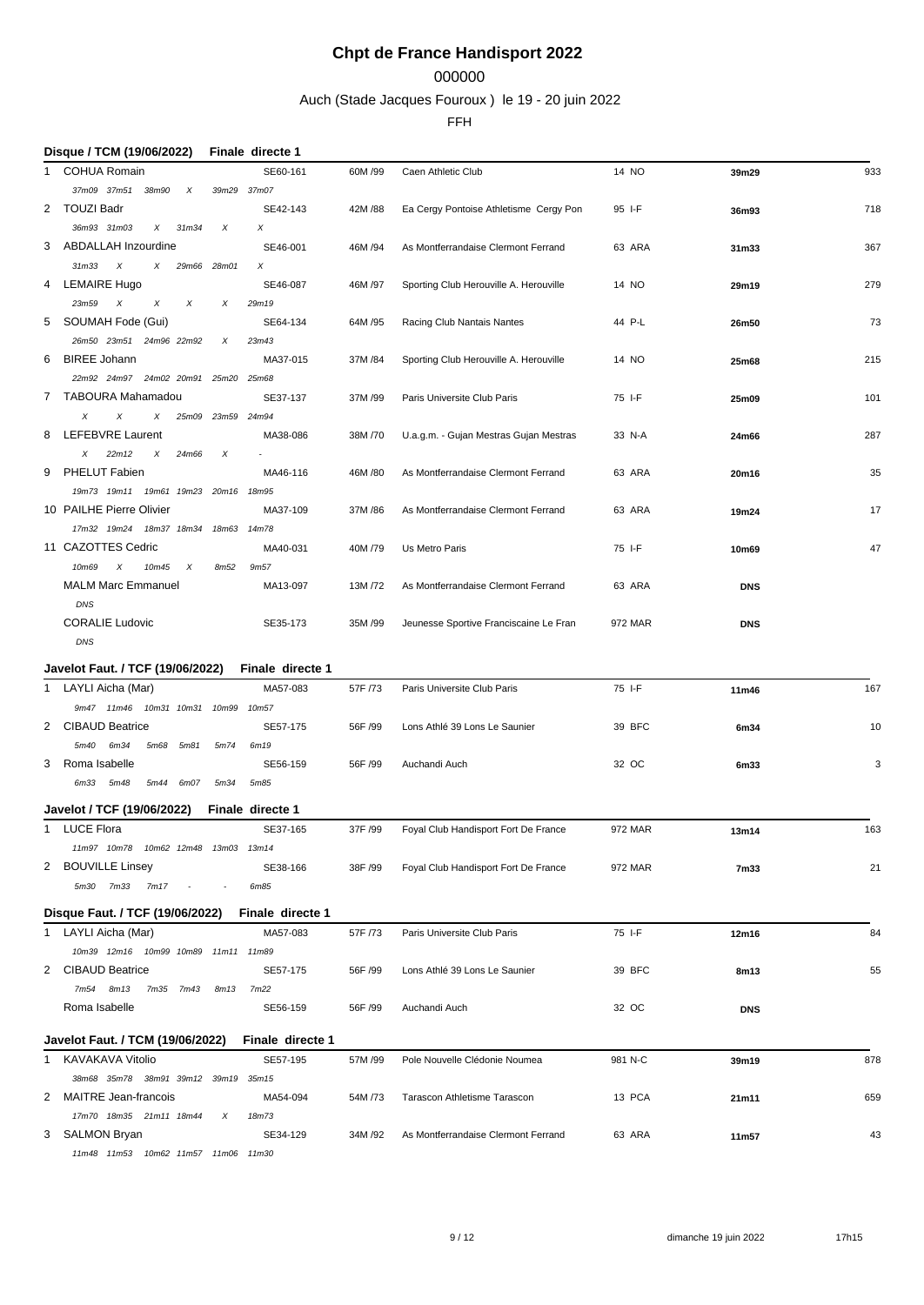## 000000

Auch (Stade Jacques Fouroux ) le 19 - 20 juin 2022

FFH

|   | Javelot / TCM (19/06/2022)                  |                          | Finale directe 1 |         |                                         |         |            |     |
|---|---------------------------------------------|--------------------------|------------------|---------|-----------------------------------------|---------|------------|-----|
| 1 | SIAPO Felicien                              |                          | JU44-197         | 44M /99 | Pole Nouvelle Clédonie Noumea           | 981 N-C | 47m87      | 745 |
|   | 42m01 44m27 44m51 47m54 47m87 47m85         |                          |                  |         |                                         |         |            |     |
|   | 2 TCHUISEU TCHAPO Will (Cmr)                |                          | SE42-206         | 42M/    | US Senon                                | 14 NO   | 38m87      | 632 |
|   | 32m21 34m62<br>34m89 38m38 38m87            |                          | 34m33            |         |                                         |         |            |     |
| 3 | <b>LEMAIRE Hugo</b>                         |                          | SE46-087         | 46M /97 | Sporting Club Herouville A. Herouville  | 14 NO   | 28m41      | 153 |
|   | 28m41<br>$\sim$<br>$\overline{\phantom{a}}$ | 25m44                    |                  |         |                                         |         |            |     |
| 4 | <b>MATHIEU Julien</b>                       |                          | MA38-100         | 38M/83  | Lyon Athletisme Lyon                    | 69 ARA  | 24m91      | 128 |
|   | 24m91 17m14<br>22m35                        | $\overline{\phantom{a}}$ |                  |         |                                         |         |            |     |
| 5 | MAUCHAND Jean-philippe                      |                          | SE38-170         | 38M/99  | Handisport Pontarlier Morteau Pontalier | 25 BFC  | 24m56      | 120 |
|   | 23m71 24m56 24m21 23m80 23m73 23m60         |                          |                  |         |                                         |         |            |     |
| 6 | <b>BIREE Johann</b>                         |                          | MA37-015         | 37M/84  | Sporting Club Herouville A. Herouville  | 14 NO   | 20m14      | 76  |
|   | 17m57 17m95<br>17m74 20m14                  | $\overline{\phantom{a}}$ | 18m36            |         |                                         |         |            |     |
|   | <b>CORALIE Ludovic</b>                      |                          | SE35-173         | 35M/99  | Jeunesse Sportive Franciscaine Le Fran  | 972 MAR | <b>DNS</b> |     |
|   | DNS                                         |                          |                  |         |                                         |         |            |     |
|   | <b>FABRICIUS Mac'douglas</b>                |                          | SE60-167         | 60M /99 | Foyal Club Handisport Fort De France    | 972 MAR | <b>DNS</b> |     |
|   | DNS                                         |                          |                  |         |                                         |         |            |     |
|   | Disque Faut. / TCM (19/06/2022)             |                          | Finale directe 1 |         |                                         |         |            |     |
| 1 | <b>MAITRE Jean-francois</b>                 |                          | MA54-094         | 54M/73  | Tarascon Athletisme Tarascon            | 13 PCA  | 22m92      | 3   |
|   | 20m36 22m47 22m88 22m30 22m92               |                          | X                |         |                                         |         |            |     |
|   | 2 Voisin Kévin                              |                          | SE34-156         | 34M /99 | As Montferrandaise Clermont Ferrand     | 63 ARA  | 7m54       | 707 |
|   | X<br>6m50<br>6m95<br>6m75                   | 6m60                     | 7m <sub>54</sub> |         |                                         |         |            |     |
|   | Poids / TCF (19/06/2022)                    | Finale directe 1         |                  |         |                                         |         |            |     |
| 1 | <b>BEGUE Chloe</b>                          |                          | SE47-010         | 47F /96 | Montpellier A. M. Metropole Montpellier | 34 OC   | 5m58       | 777 |
|   | 4m59<br>5m34<br>4m42<br>5m58                | 5m11                     | 5m28             |         |                                         |         |            |     |
|   | 2 VISSET Romane                             |                          | JU37-148         | 37F /03 | Racing Club Nantais Nantes              | 44 P-L  | 4m81       | 51  |
|   |                                             |                          |                  |         |                                         |         |            |     |

*4m77 4m39 4m81 4m62 4m60 4m38*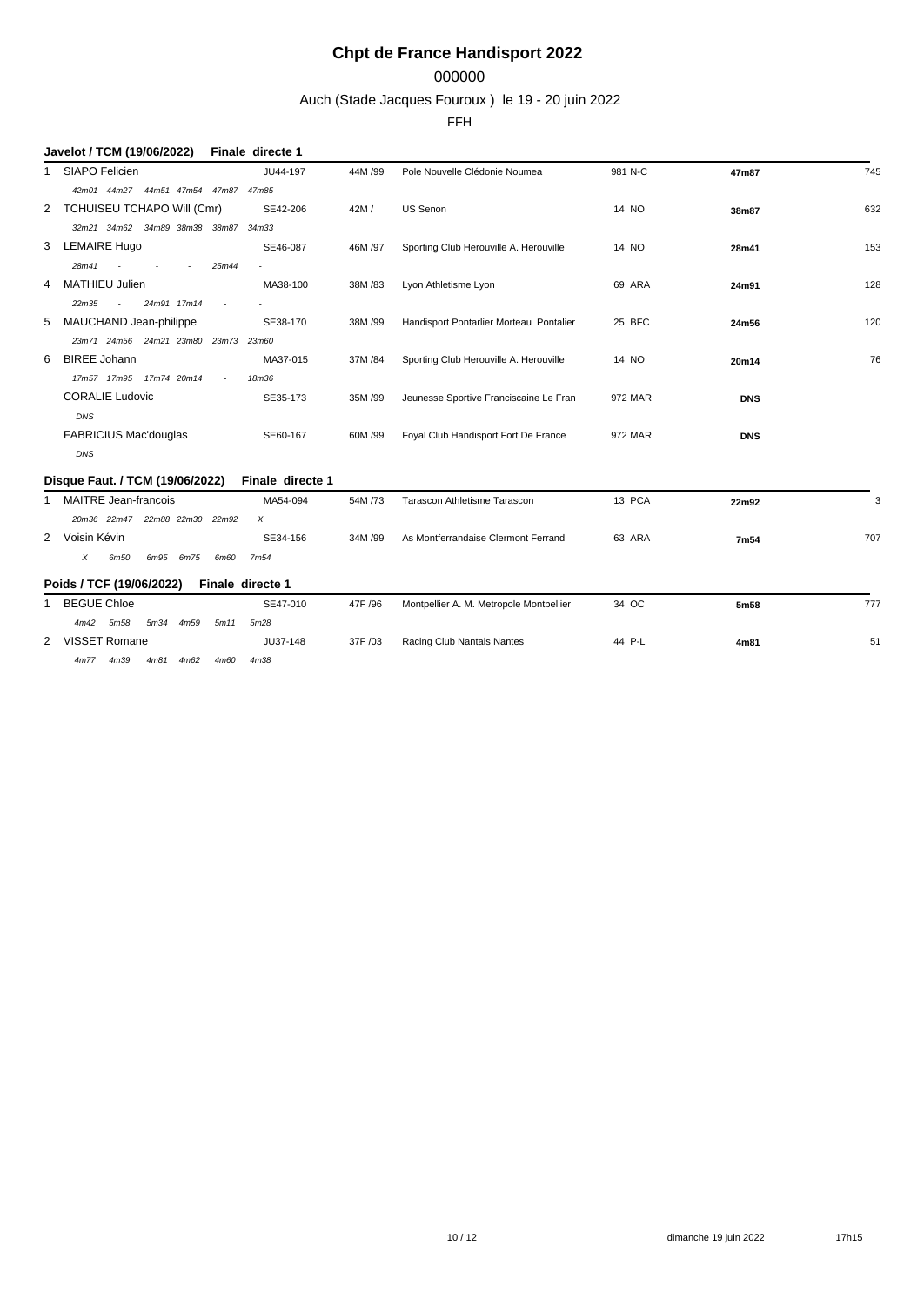### 000000

Auch (Stade Jacques Fouroux ) le 19 - 20 juin 2022

|   | Poids / TCM (19/06/2022)                        |       | Finale directe 1 |          |                                           |         |            |              |
|---|-------------------------------------------------|-------|------------------|----------|-------------------------------------------|---------|------------|--------------|
| 1 | <b>TOUZI Badr</b>                               |       | SE42-143         | 42M / 88 | Ea Cergy Pontoise Athletisme Cergy Pon    | 95 I-F  | 12m79      | 766          |
|   | 12m03 11m26<br>12m75 12m53 12m79 11m90          |       |                  |          |                                           |         |            |              |
| 2 | TCHUISEU TCHAPO Will (Cmr)                      |       | SE42-206         | 42M/     | US Senon                                  | 14 NO   | 12m11      | 675          |
|   | 11m69 12m11 11m88 11m12 11m04 10m70             |       |                  |          |                                           |         |            |              |
| 3 | <b>DEZIER Alexandre</b>                         |       | SE13-050         | 13M /94  | Handisport Rennes Club Rennes             | 35 BRE  | 11m91      | 906          |
|   | 11m64 11m27 11m71 11m35 11m91 11m14             |       |                  |          |                                           |         |            |              |
| 4 | <b>LEMAIRE Hugo</b>                             |       | SE46-087         | 46M /97  | Sporting Club Herouville A. Herouville    | 14 NO   | 10m43      | 315          |
|   | 10m42<br>10m43 9m86<br>X                        | 10m32 | 10m21            |          |                                           |         |            |              |
| 5 | <b>LEFEBVRE Laurent</b>                         |       | MA38-086         | 38M/70   | U.a.g.m. - Gujan Mestras Gujan Mestras    | 33 N-A  | 10m10      | 336          |
|   | 9m62<br>Χ<br>10m08 10m10                        | Χ     | 9m80             |          |                                           |         |            |              |
| 6 | <b>ABDALLAH Inzourdine</b>                      |       | SE46-001         | 46M /94  | As Montferrandaise Clermont Ferrand       | 63 ARA  | 10m04      | 260          |
|   | 10m04<br>$\boldsymbol{\mathsf{X}}$<br>X<br>9m65 | 9m28  | Х                |          |                                           |         |            |              |
| 7 | SOUMAH Fode (Gui)                               |       | SE64-134         | 64M /95  | Racing Club Nantais Nantes                | 44 P-L  | 9m26       | 255          |
|   | 8m71<br>8m85<br>8m69<br>8m70                    | 8m75  | 9m26             |          |                                           |         |            |              |
| 8 | TABOURA Mahamadou                               |       | SE37-137         | 37M/99   | Paris Universite Club Paris               | 75 I-F  | 8m93       | 216          |
|   | 8m69<br>8m62<br>8m93<br>8m88                    | 8m89  | 8m88             |          |                                           |         |            |              |
| 9 | DELAUNAY Andy                                   |       | SE13-049         | 13M/88   | Club Bocage Athlétisme Coutanc Coutan     | 50 NO   | 8m61       | 372          |
|   | Χ<br>8m42<br>8m34<br>8m61                       | X     | X                |          |                                           |         |            |              |
|   | 10 BIREE Johann                                 |       | MA37-015         | 37M /84  | Sporting Club Herouville A. Herouville    | 14 NO   | 8m19       | 125          |
|   | 8m04<br>7m89<br>8m19<br>7m41                    | 7m62  | <b>8m00</b>      |          |                                           |         |            |              |
|   | 11 THOMAS Fantin                                |       | CA35-142         | 35M /05  | III Bruche A. Lingolsheim Lingolsheim     | 67 G-E  | 8m06       | 61           |
|   | X<br>X<br>6m49<br>7m68                          | 8m06  | 7m77             |          |                                           |         |            |              |
|   | 12 BERNARD Youenn                               |       | JU12-013         | 13M/03   | A. Saint Barthelemy D'anjou St Barthelemy | 49 P-L  | 7m92       | 248          |
|   | 6m08<br>7m37<br>7m48<br>7m92                    | Χ     | 7m53             |          |                                           |         |            |              |
|   | 13 MAUCHAND Jean-philippe                       |       | SE38-170         | 38M/99   | Handisport Pontarlier Morteau Pontalier   | 25 BFC  | 7m44       | 43           |
|   | 7m22<br>7m21<br>7m27 7m44                       | X     | 6m96             |          |                                           |         |            |              |
|   | 14 PHELUT Fabien                                |       | MA46-116         | 46M /80  | As Montferrandaise Clermont Ferrand       | 63 ARA  | 7m19       | 20           |
|   | 6m98<br>7m19<br>7m06<br>6m65                    | 6m69  | 6m85             |          |                                           |         |            |              |
|   | 15 PAILHE Pierre Olivier                        |       | MA37-109         | 37M / 86 | As Montferrandaise Clermont Ferrand       | 63 ARA  | 6m96       | 33           |
|   | 6m43<br>6m60<br>6m63<br>6m96                    | 6m75  | 6m54             |          |                                           |         |            |              |
|   | 16 BOURA Zaidine                                |       | ES60-024         | 60M/01   | As Montferrandaise Clermont Ferrand       | 63 ARA  | 6m90       | 103          |
|   | 6m52<br>6m55<br>6m69<br>6m86                    | 6m90  | 6m77             | 64M / 06 |                                           |         |            | 8            |
|   | 17 BUGADA Neal<br>6m39<br>$\times$              |       | CA64-028         |          | Club D'athletisme Athle 632 Tournefeuille | 31 OC   | 6m70       |              |
|   | 6m70<br>6m03<br>18 BOUCHET Nicolas              | 6m33  | 6m29<br>MA38-021 | 38M / 84 | Racing Club Nantais Nantes                | 44 P-L  |            | 6            |
|   | 5m91<br>6m20<br>5m72<br>X                       | 5m83  | 5m88             |          |                                           |         | 6m20       |              |
|   | 19 GUEGUEN Sebastien                            |       | SE12-179         | 12M/99   | Racing Club Nantais Nantes                | 44 P-L  | 5m48       |              |
|   | X<br>X<br>5m48<br>X                             | 5m12  | 3m23             |          |                                           |         |            |              |
|   | 20 CAZOTTES Cedric                              |       | MA40-031         | 40M /79  | Us Metro Paris                            | 75 I-F  | 3m99       | $\mathbf{1}$ |
|   | 3m78 3m70<br>3m99<br>3m66                       | 3m00  | 3m95             |          |                                           |         |            |              |
|   | <b>CORALIE Ludovic</b>                          |       | SE35-173         | 35M/99   | Jeunesse Sportive Franciscaine Le Fran    | 972 MAR | <b>DNS</b> |              |
|   | <b>Contractor</b><br>$\sim 100$ km s $^{-1}$    |       |                  |          |                                           |         |            |              |
|   | <b>MALM Marc Emmanuel</b>                       |       | MA13-097         | 13M /72  | As Montferrandaise Clermont Ferrand       | 63 ARA  | <b>DNS</b> |              |
|   | $\sim 100$                                      |       |                  |          |                                           |         |            |              |
|   | Poids Faut. / TCF (19/06/2022)                  |       | Finale directe 1 |          |                                           |         |            |              |
|   | 1 LAYLI Aicha (Mar)                             |       | MA57-083         | 57F /73  | Paris Universite Club Paris               | 75 I-F  | 5m11       | 123          |
|   | 4m91 5m11<br>5m11 5m01                          | 5m04  | 5m09             |          |                                           |         |            |              |
|   | 2 Roma Isabelle                                 |       | SE56-159         | 56F /99  | Auchandi Auch                             | 32 OC   | 3m77       | 80           |
|   | 3m52 3m66<br>3m77 3m52                          | 3m58  | 3m49             |          |                                           |         |            |              |
|   | 3 CIBAUD Beatrice                               |       | SE57-175         | 56F /99  | Lons Athlé 39 Lons Le Saunier             | 39 BFC  | 3m56       | 57           |
|   | 2m97 3m56 3m04 2m99                             |       | 3m30 3m13        |          |                                           |         |            |              |